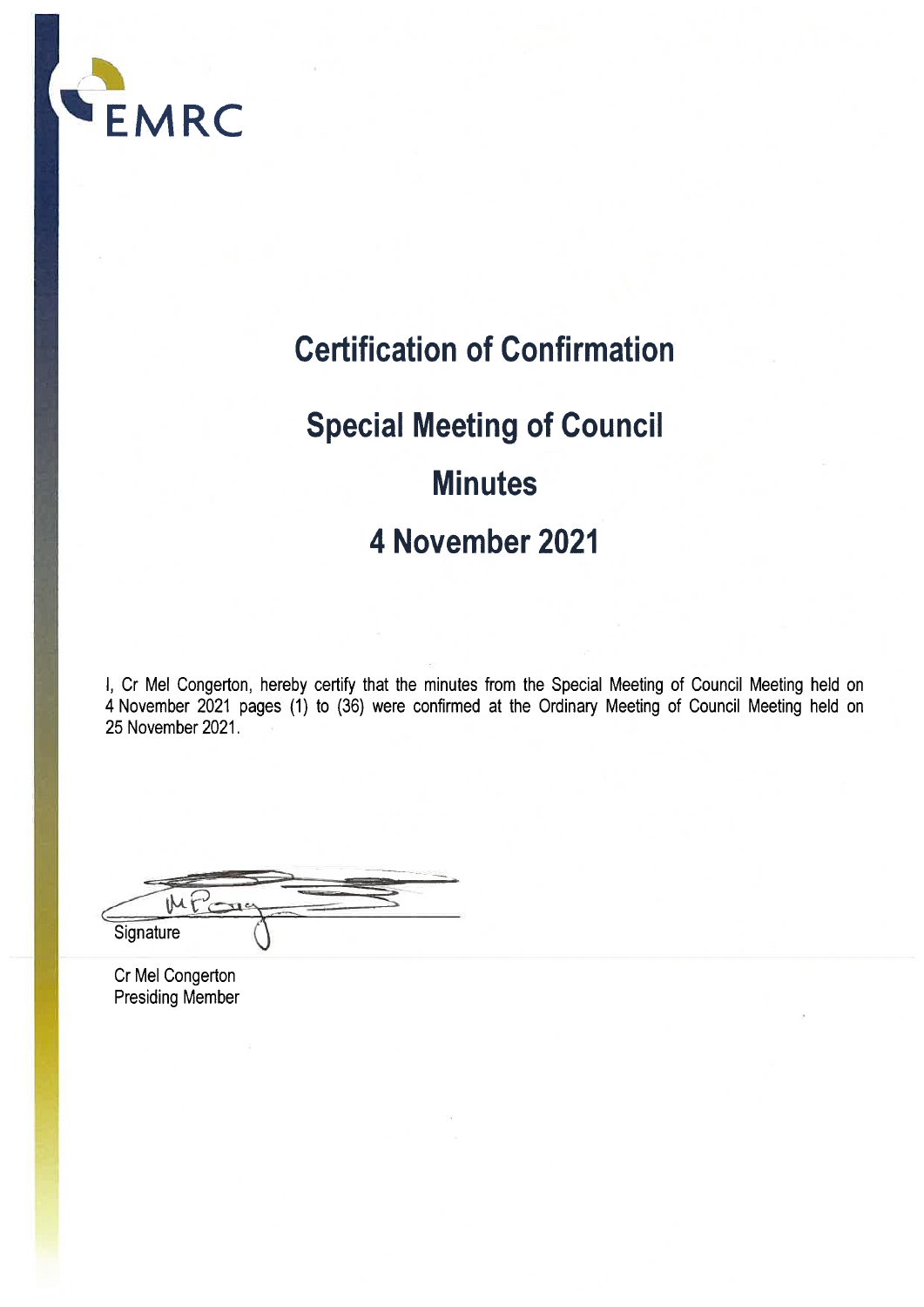

### **Special Meeting of Council Minutes**

A Special Meeting of Council was held at the EMRC Administration Office, 1st Floor, 226 Great Eastern Highway, Ascot WA 6104 on **Thursday 4 November 2021.** The meeting commenced at **5:06pm**.

### **Table of Contents**

| 1                       |                                                                                | <b>DECLARATION OF OPENING AND ANNOUNCEMENT OF VISITORS</b>                                                                | $\overline{3}$ |
|-------------------------|--------------------------------------------------------------------------------|---------------------------------------------------------------------------------------------------------------------------|----------------|
| $\overline{2}$          | ATTENDANCE, APOLOGIES AND LEAVE OF ABSENCE (PREVIOUSLY APPROVED)               |                                                                                                                           |                |
| $\overline{3}$          | ANNOUNCEMENTS BY THE CHAIRMAN OR PRESIDING MEMBER WITHOUT<br><b>DISCUSSION</b> |                                                                                                                           |                |
|                         | 3.1                                                                            | <b>COUNCILLOR INDUCTION EVENING</b>                                                                                       | $\overline{4}$ |
| $\overline{\mathbf{4}}$ |                                                                                | ELECTION OF EMRC CHAIRMAN AND DEPUTY CHAIRMAN                                                                             | 5              |
|                         | 4.1                                                                            | ELECTION AND SWEARING IN OF EMRC CHAIRMAN (D2021/21156)                                                                   | 5              |
|                         | 4.2                                                                            | ELECTION AND SWEARING IN OF EMRC DEPUTY CHAIRMAN (D2021/21157)                                                            | 13             |
| $\overline{5}$          |                                                                                | <b>REPORTS OF EMPLOYEES</b>                                                                                               | 22             |
|                         | 5.1                                                                            | APPOINTMENT OF MEMBERS TO THE CHIEF EXECUTIVE OFFICER<br>PERFORMANCE REVIEW COMMITTEE (D2021/21168)                       | 22             |
|                         | 5.2                                                                            | APPOINTMENT OF MEMBERS TO THE AUDIT COMMITTEE (D2021/21166)                                                               | 26             |
|                         | 5.3                                                                            | APPOINTMENT OF MEMBERS TO THE LEGAL COMMITTEE (D2021/21167)                                                               | 29             |
|                         | 5.4                                                                            | APPOINTMENT OF MEMBER DELEGATE AND MEMBER DEPUTY DELEGATE<br>TO THE MUNICIPAL WASTE ADVISORY COUNCIL (MWAC) (D2021/21204) | 32             |
| 6                       |                                                                                | <b>FUTURE MEETINGS OF COUNCIL</b>                                                                                         | 36             |
| 7                       |                                                                                | <b>DECLARATION OF CLOSURE OF MEETING</b>                                                                                  | 36             |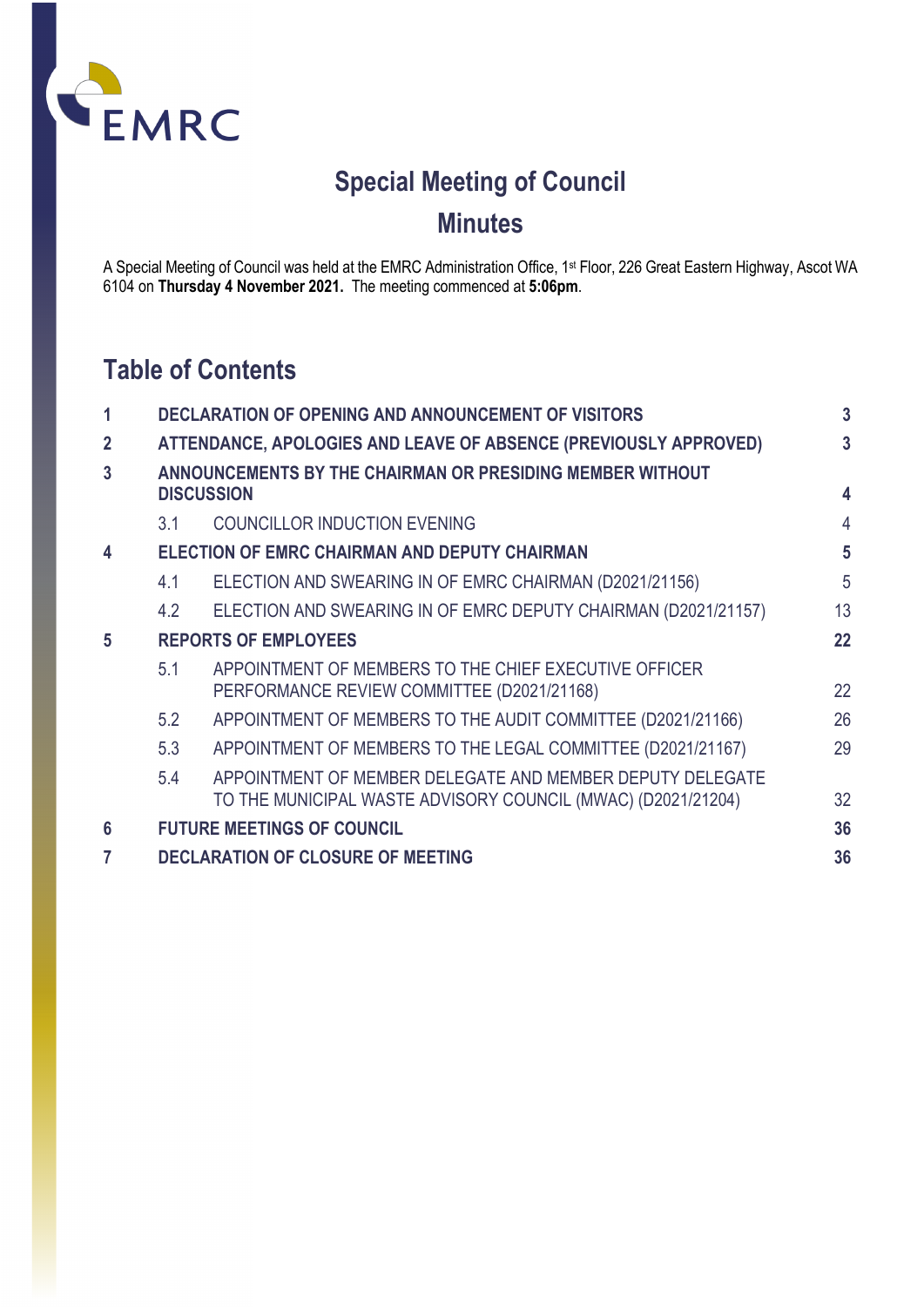

<span id="page-2-0"></span>

#### **1 DECLARATION OF OPENING AND ANNOUNCEMENT OF VISITORS**

The Chief Executive Officer (CEO) declared the meeting open at 5:06pm, congratulated and welcomed Councillors and visitors and acknowledged the traditional custodians of the land on which the meeting was held and paid respects to the elders past, present and future.

#### <span id="page-2-1"></span>**2 ATTENDANCE, APOLOGIES AND LEAVE OF ABSENCE (PREVIOUSLY APPROVED)**

#### **Councillor Attendance**

| Cr Kathryn Hamilton                                | <b>EMRC Member</b>        | Town of Bassendean |
|----------------------------------------------------|---------------------------|--------------------|
| Cr Emily Wilding<br>(deputising for Cr MacWilliam) | <b>EMRC Deputy Member</b> | Town of Bassendean |
| Cr Steven Ostaszewskyj                             | <b>EMRC Member</b>        | City of Bayswater  |
| Cr Michelle Sutherland                             | <b>EMRC</b> Member        | City of Bayswater  |
| Cr Giorgia Johnson                                 | <b>EMRC Deputy Member</b> | City of Bayswater  |
| Cr Dylan O'Connor                                  | <b>EMRC Member</b>        | City of Kalamunda  |
| Cr Margaret Thomas                                 | <b>EMRC Member</b>        | City of Kalamunda  |
| Cr Janelle Sewell                                  | <b>EMRC Deputy Member</b> | City of Kalamunda  |
| Cr John Daw                                        | <b>EMRC Member</b>        | Shire of Mundaring |
| Cr Doug Jeans                                      | <b>EMRC Member</b>        | Shire of Mundaring |
| Cr Jo Cicchini                                     | <b>EMRC Deputy Member</b> | Shire of Mundaring |
| Cr Mel Congerton                                   | <b>EMRC Member</b>        | City of Swan       |
| Cr Charlie Zannino                                 | <b>EMRC Member</b>        | City of Swan       |
| Cr Andrew Kiely                                    | <b>EMRC Deputy Member</b> | City of Swan       |
|                                                    |                           |                    |

#### **Apologies**

Cr Hilary MacWilliam **EMRC Member** EMRC Member Town of Bassendean

#### **EMRC Officers**

Mr Marcus Geisler **Chief Executive Officer** Mr Hua Jer Liew Chief Financial Officer Mr Douglas Bruce Chief Projects Officer Mrs Wendy Harris Chief Sustainability Officer Mr Brad Lacey Chief Operating Officer Mrs Lee Loughnan Personal Assistant to Chief Financial Officer (Minutes)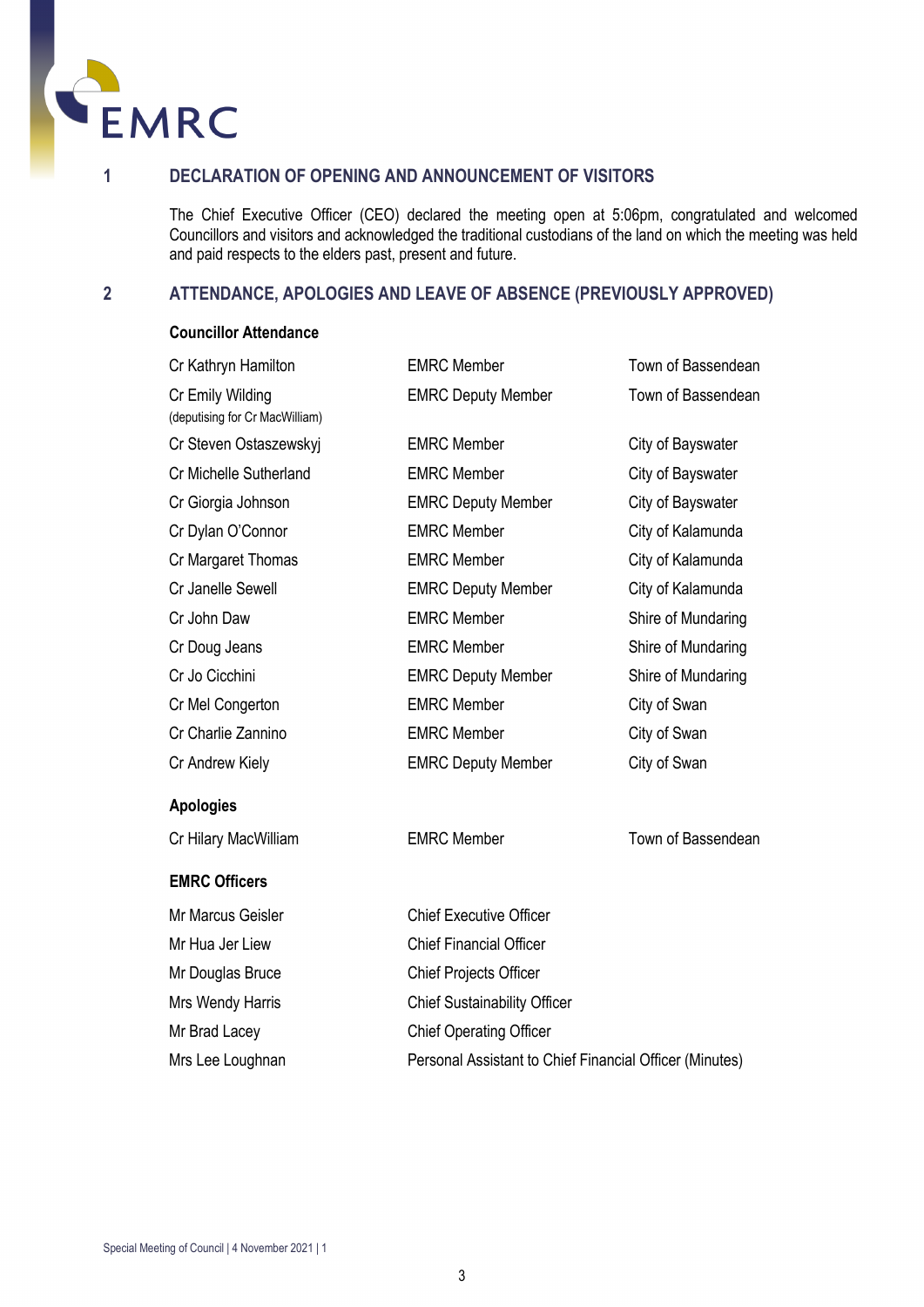

| Ms Izabella Krzysko  | Manager Procurement & Governance               |  |
|----------------------|------------------------------------------------|--|
| Mr David Schmidt     | <b>Manager Information Services</b>            |  |
| Mr Richard Whitehead | <b>Communications Co-ordinator</b>             |  |
| Ms Theresa Eckstein  | Executive Assistant to Chief Executive Officer |  |

#### **Observers**

| Cr Rod Henderson | Councillor | City of Swan |
|------------------|------------|--------------|
|                  |            |              |

#### <span id="page-3-2"></span><span id="page-3-1"></span><span id="page-3-0"></span>**3 ANNOUNCEMENTS BY THE CHAIRMAN OR PRESIDING MEMBER WITHOUT DISCUSSION**

#### **3.1 COUNCILLOR INDUCTION EVENING**

The Chief Executive Officer announced that an Induction Evening for Councillors and Deputy Councillors was originally organised for 18 November 2021. Due to a time clash with the WALGA East Zone meeting, this has now been rescheduled to Thursday 2 December 2021 commencing at 6pm. The evening will be preceded with an optional tour in the afternoon of the Hazelmere Resource Recovery Park and Red Hill Waste Management Facility, which will depart from the EMRC.

#### <span id="page-3-3"></span>**4 ELECTION OF EMRC CHAIRMAN AND DEPUTY CHAIRMAN**

- 4.1 ELECTION AND SWEARING IN OF EMRC CHAIRMAN (D2021/21156)
- <span id="page-3-4"></span>4.2 ELECTION AND SWEARING IN OF EMRC DEPUTY CHAIRMAN (D2021/21157)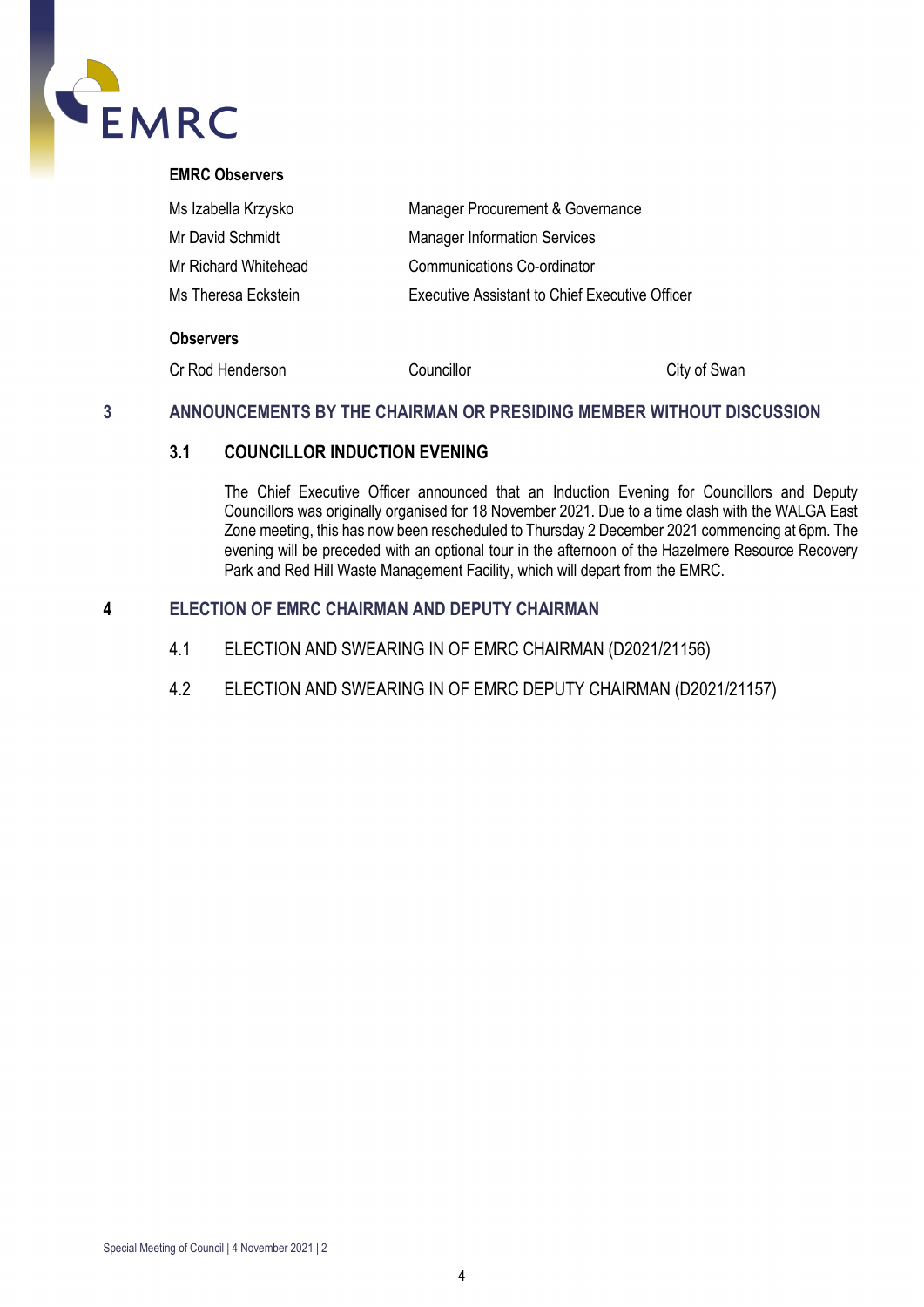

#### **4 ELECTION OF EMRC CHAIRMAN AND DEPUTY CHAIRMAN**

#### **4.1 ELECTION AND SWEARING IN OF EMRC CHAIRMAN**

#### **D2021/21156**

#### **PURPOSE OF REPORT**

The purpose of this report is to provide for an election to be conducted for the Office of Chairman of the EMRC.

#### **KEY POINT(S)**

 $\triangleright$  Clause 7.3(1) of the Establishment Agreement of the EMRC provides for the election of a Chairman at the first meeting of the EMRC Council following the day on which biennial ordinary elections to elect councillors to the participants are held. The Chairman elected is to hold office until the election of a new Chairman.

#### **RECOMMENDATION(S)**

That the members of the Council elect a Chairman by secret ballot.

#### **SOURCE OF REPORT**

Chief Financial Officer

#### **BACKGROUND**

- 1 The Establishment Agreement of the EMRC provides for the election of a Chairman at the first meeting of the EMRC Council following the day on which biennial ordinary elections to elect councillors to the participants are held. The Chairman elected is to hold Office until the election of a new Chairman.
- 2 It is a requirement of Schedule 2.3 of the *Local Government Act 1995* that the election is conducted by the CEO and the nominations for the Office of Chairman are to be given to the CEO in writing before the meeting or during the meeting before the close of nominations. Furthermore, if a member is nominated by another member the CEO is not to accept the nomination unless the nominee has advised the CEO orally or in writing that he or she is willing to be nominated for the Office. Members are to vote on the matter by secret ballot.

#### **REPORT**

- 3 The CEO will preside at the meeting until the office of Chairman is filled.
- 4 The following material accompanies the agenda for this meeting as a means of assisting members of the Council to nominate themselves or another member for the Office of Chairman:
	- 1. A blank nomination form for the Office of Chairman, nominate oneself;
	- 2. A blank nomination form for the Office of Chairman, nominate another;
	- 3. A blank ballot paper for Election of EMRC Chairman; and
	- 4. A blank form for declaration by Elected Chairman.
- 5 A list of the Members who have been appointed to the EMRC Council, (as available from member Councils at the time of preparing this report), is also included in this report.
- 6 The completed nomination forms are to be given to the CEO before or when the CEO calls for them when dealing with this item at the meeting.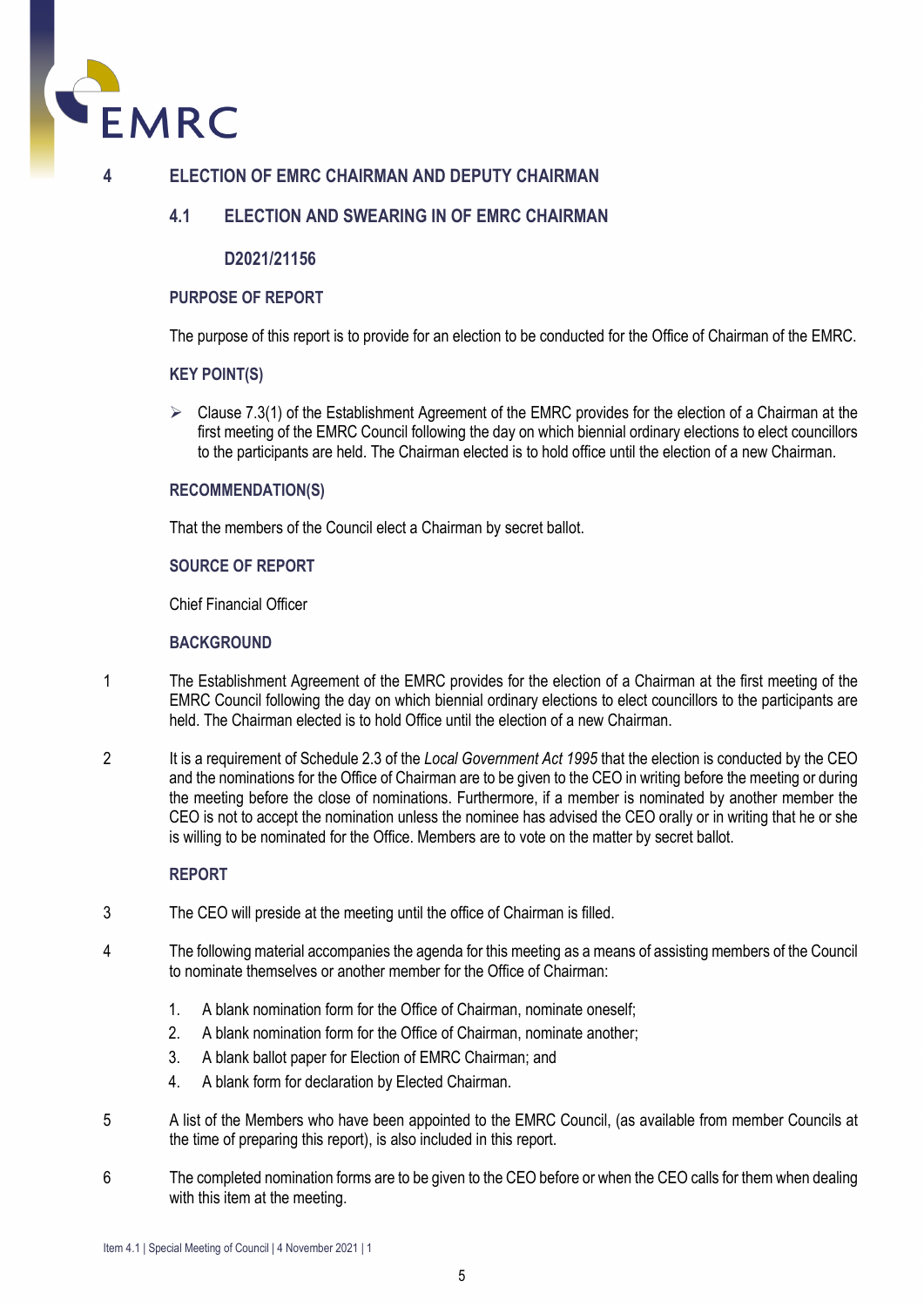

7 Following election, the Chairman will make a declaration of office.

#### 8 **EMRC MEMBERS 2021 - 2023**

The following Councillors have been appointed by member Councils to the EMRC:

| Cr Kathryn Hamilton    | Town of Bassendean |
|------------------------|--------------------|
| Cr Hilary MacWilliam   | Town of Bassendean |
| Cr Steven Ostaszewskyj | City of Bayswater  |
| Cr Michelle Sutherland | City of Bayswater  |
| Cr Dylan O'Connor      | City of Kalamunda  |
| Cr Geoff Stallard      | City of Kalamunda  |
| Cr John Daw            | Shire of Mundaring |
| Cr Doug Jeans          | Shire of Mundaring |
| Cr Mel Congerton       | City of Swan       |
| Cr Charlie Zannino     | City of Swan       |

9 The following Councillors have been appointed to deputise for Members appointed to the EMRC:

| Cr Emily Wilding   | Town of Bassendean |
|--------------------|--------------------|
| Cr Giorgia Johnson | City of Bayswater  |
| Cr Janelle Sewell  | City of Kalamunda  |
| Cr Jo Cicchini     | Shire of Mundaring |
| Cr Andrew Kiely    | City of Swan       |
|                    |                    |

#### **STRATEGIC/POLICY IMPLICATIONS**

- 10 Key Result Area 3 Good Governance
	- 3.3 To provide responsible and accountable governance and management of the EMRC

#### **FINANCIAL IMPLICATIONS**

11 Nil

#### **SUSTAINABILITY IMPLICATIONS**

12 Nil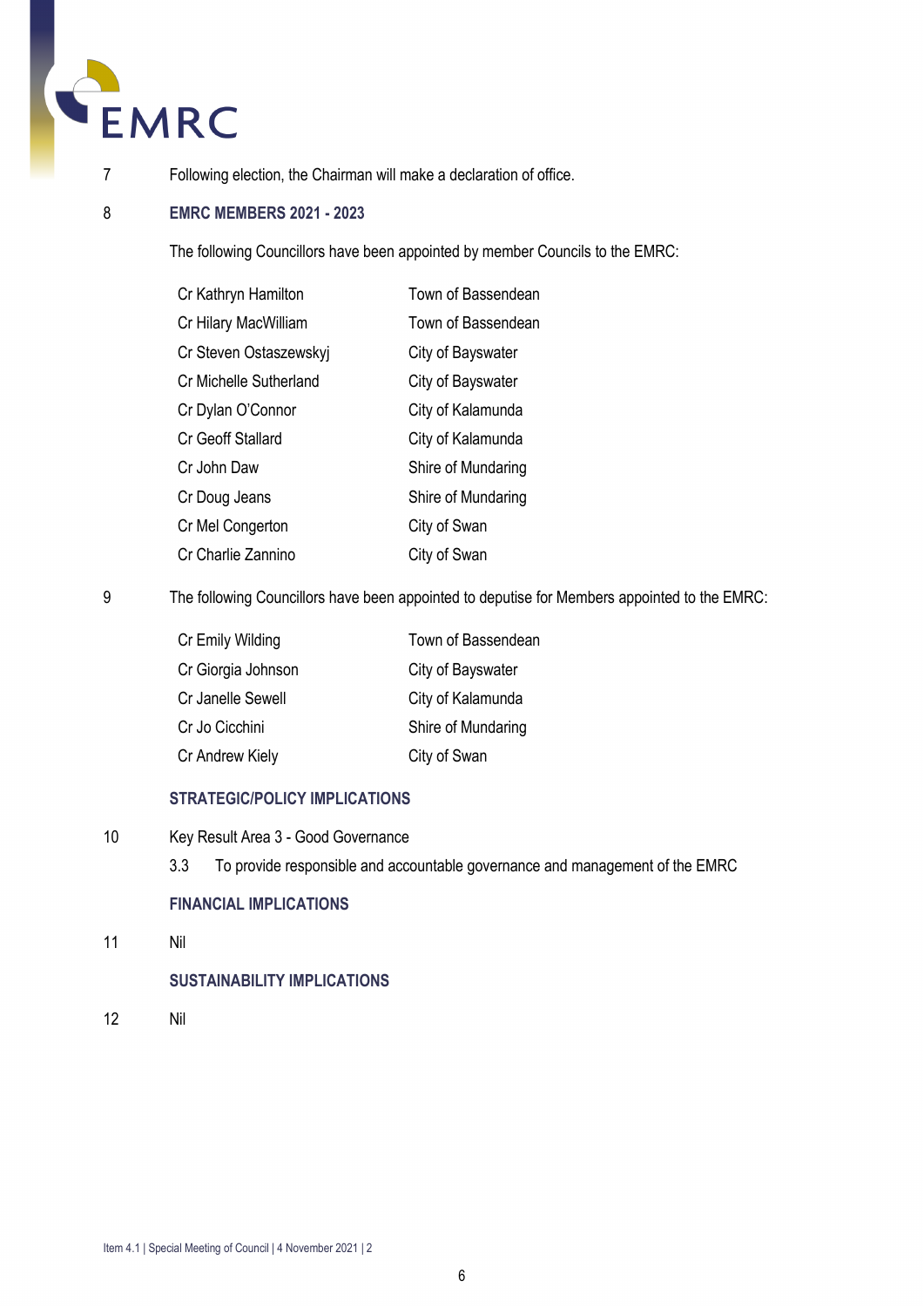

#### **RISK MANAGEMENT**

| Risk Failure to elect and appoint a Chairman will impact on fulfilling the role per s.2.8 of the<br><b>Local Government Act 1995</b> |          |          |  |
|--------------------------------------------------------------------------------------------------------------------------------------|----------|----------|--|
| <b>Likelihood</b><br>Rating<br><b>Consequence</b>                                                                                    |          |          |  |
| Moderate                                                                                                                             | Unlikely | Moderate |  |
| <b>Action/Strategy</b>                                                                                                               |          |          |  |
| Elect a Chairman                                                                                                                     |          |          |  |

#### **MEMBER COUNCIL IMPLICATIONS**

| <b>Member Council</b> | <b>Implication Details</b> |
|-----------------------|----------------------------|
| Town of Bassendean    |                            |
| City of Bayswater     |                            |
| City of Kalamunda     | Nil                        |
| Shire of Mundaring    |                            |
| City of Swan          |                            |
|                       |                            |

#### **ATTACHMENT(S)**

- 1. A blank Nomination Form for the Office of Chairman, nominate oneself (D2021/21158)
- 2. A blank Nomination Form for the Office of Chairman, nominate another (D2021/21158)
- 3. A blank ballot Paper for Election of EMRC Chairman Voting Requirement (D2021/21160)
- 4. Declaration by Elected Chairman (D2021/21162)

#### **VOTING REQUIREMENT**

Secret Ballot

#### **RECOMMENDATION(S)**

That the members of the Council elect a chairman by secret ballot.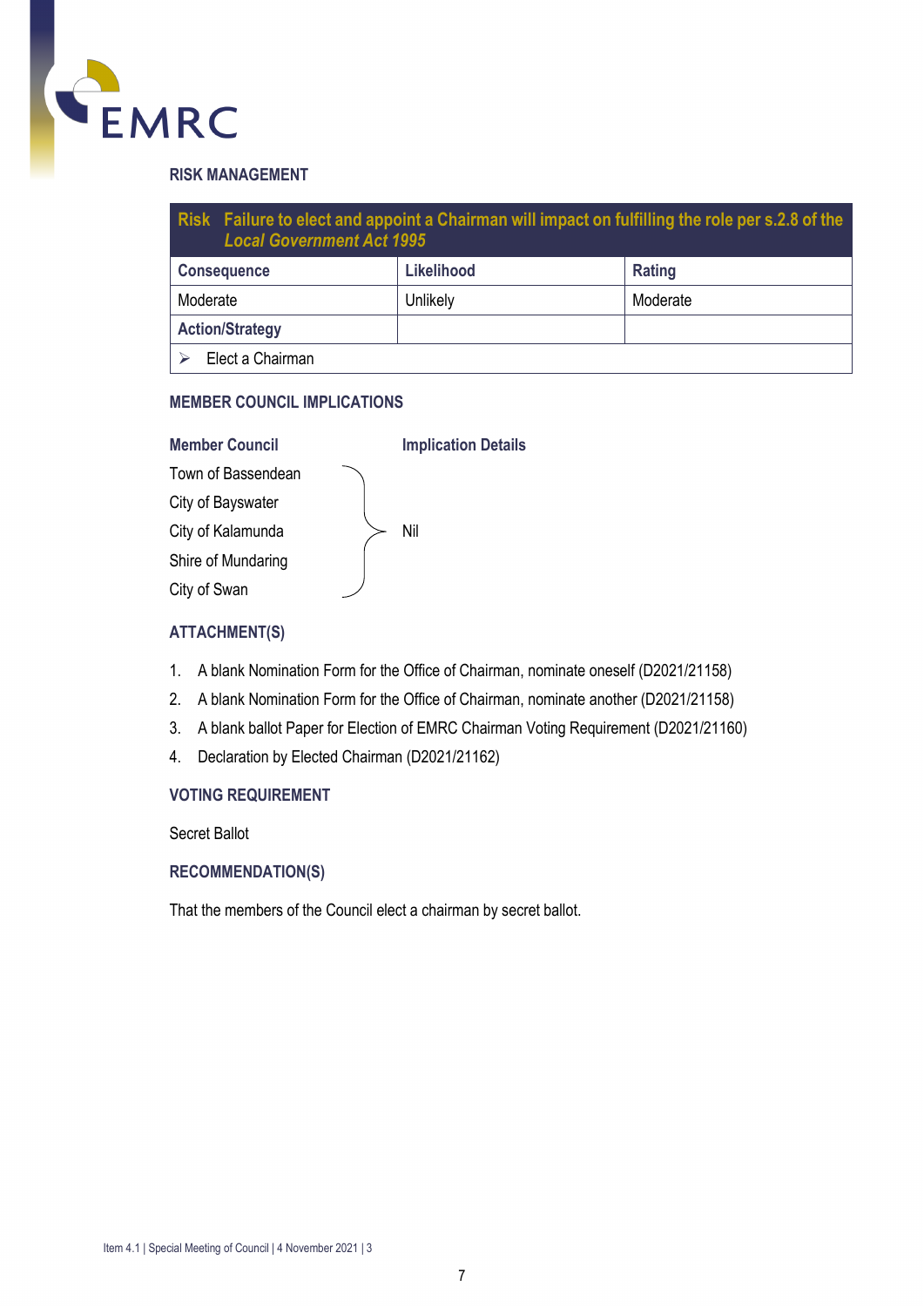

*[Following the issuance of the agenda and prior to the Special Meeting of Council, Cr Geoff Stallard withdrew his nomination as City of Kalamunda's representative at the EMRC. This position is replaced by Cr Margaret Thomas].*

The Chief Executive Officer explained how the proceedings for the election of the EMRC Chairman would be conducted.

After a call for nominations for the EMRC Chairman, the Chief Executive Officer advised that one nomination was received. No further nomination was received and the CEO closed nominations.

#### **ANNOUNCEMENT: OF THE OFFICE OF CHAIRMAN**

The Chief Executive Officer declared, unopposed, Cr Mel Congerton as Chairman of the EMRC for the term commencing 4 November 2021 for the next two years.

Cr Congerton came forward and was sworn in by the Chief Executive Officer to the Office of Chairman of the EMRC for the next two (2) years.

The Chief Executive Officer congratulated him and vacated the chair at 5:10pm.

At 5:10pm, Cr Congerton took the Chair.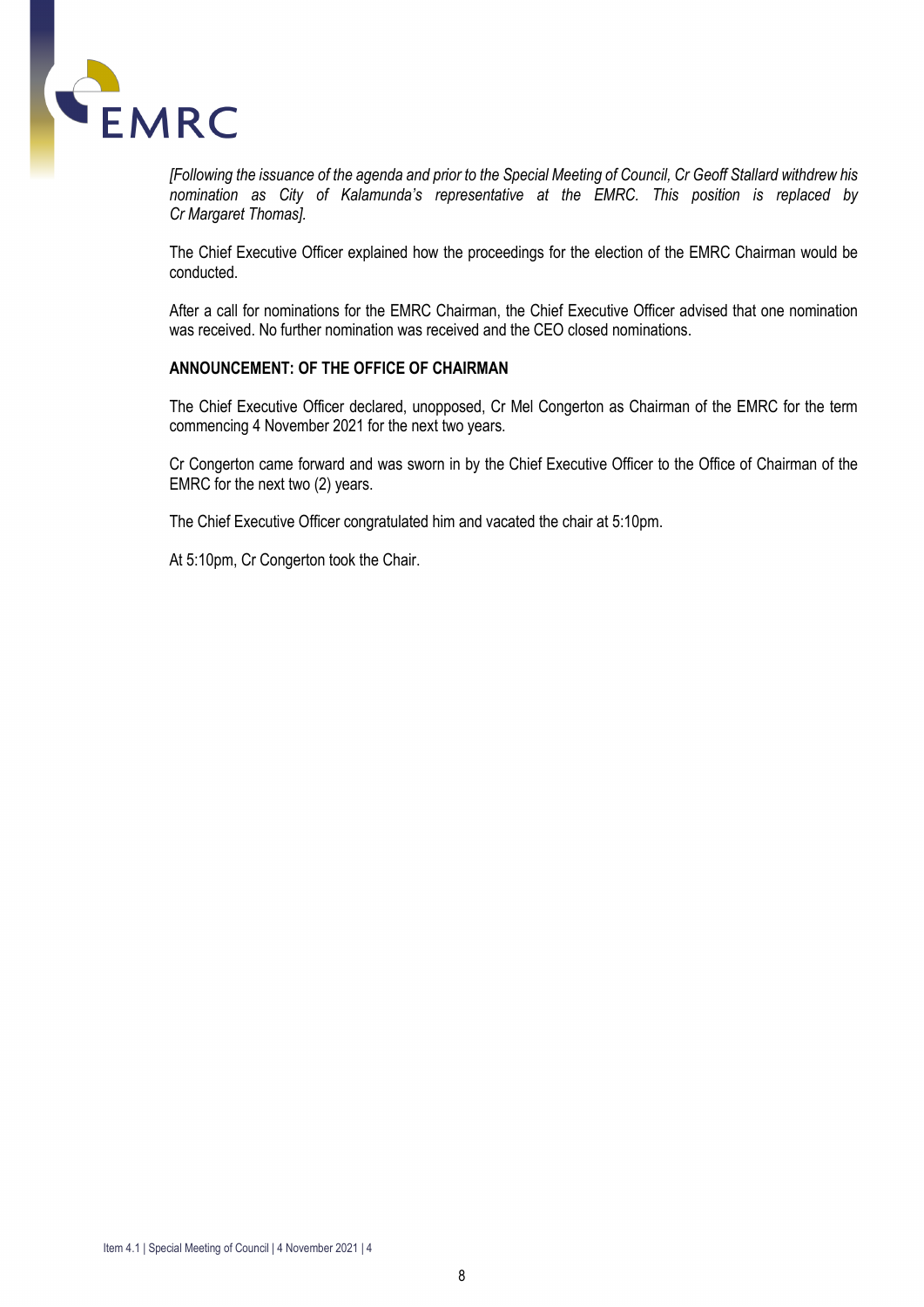

## **EASTERN METROPOLITAN REGIONAL COUNCIL Nomination for Chairman**

To the Chief Executive Officer

I hereby nominate myself,

for the position of Chairman of the Eastern Metropolitan Regional Council for the term of Office commencing on the date of the election and continuing until a new Chairman is elected in accordance with Clause 7.4 of the EMRC Establishment Agreement.

Signed Date Date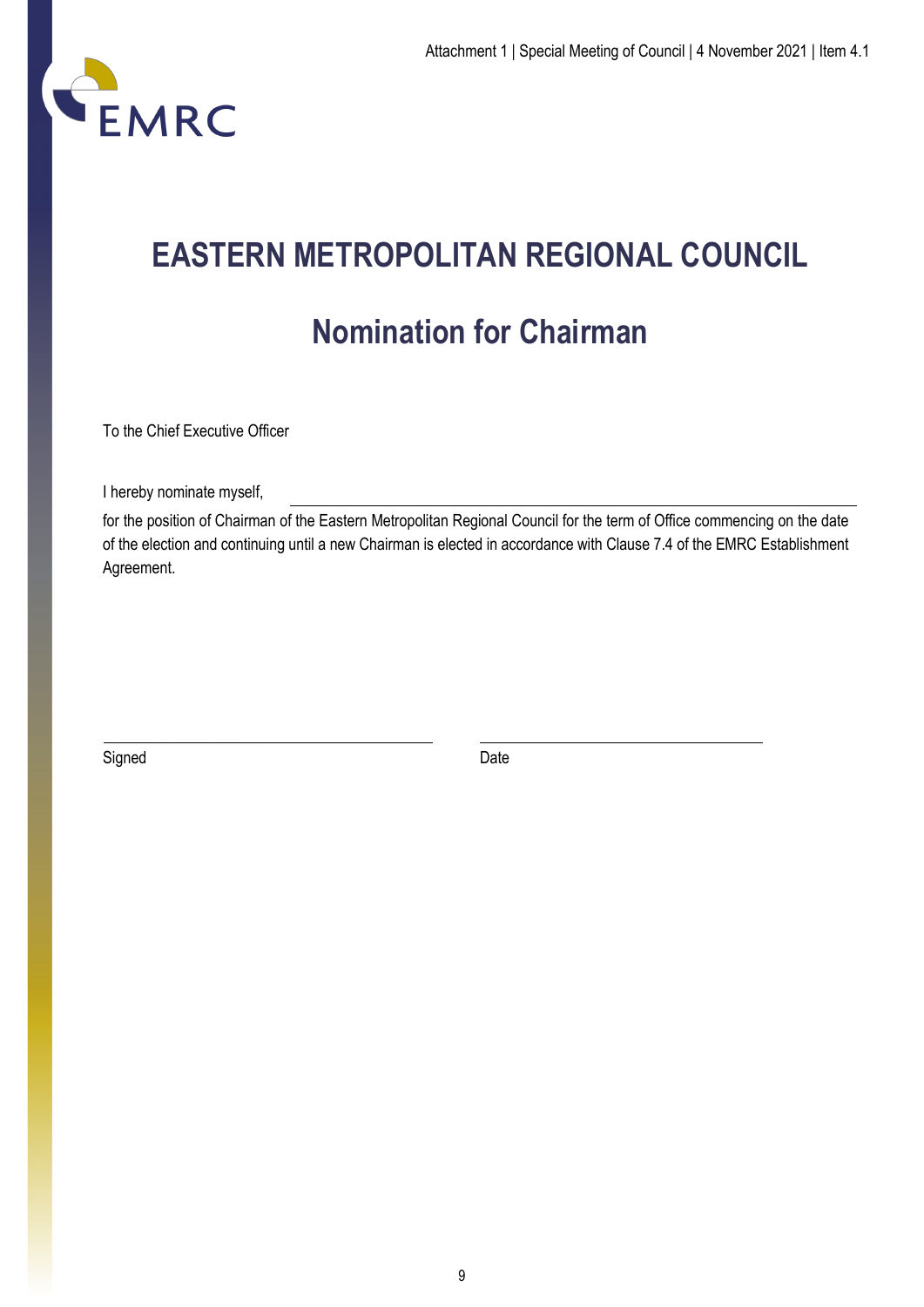

## **EASTERN METROPOLITAN REGIONAL COUNCIL**

### **Nomination for Chairman**

To the Chief Executive Officer

I hereby nominate

for the position of Chairman of the Eastern Metropolitan Regional Council for the term of Office commencing on the date of the election and continuing until a new Chairman is elected in accordance with Clause 7.4 of the EMRC Establishment Agreement.

| Signed | Date |
|--------|------|
|        |      |

\* I hereby certify that I accept the above nomination to the

the position of Chairman of the Eastern Metropolitan Regional Council.

Signed Date **Date** 

\* This certificate is to be completed when a Representative is nominated by another Representative.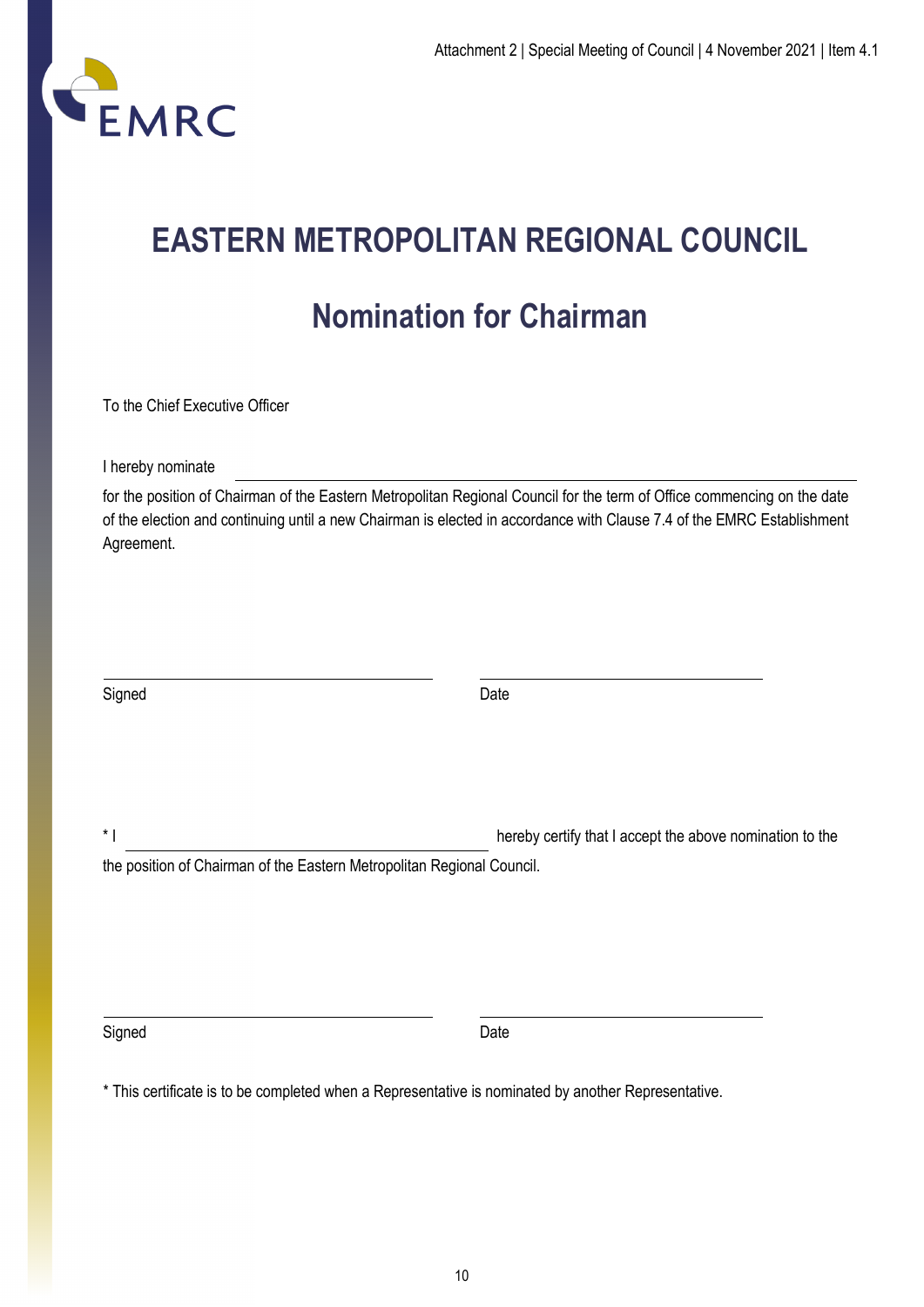

### **EASTERN METROPOLITAN REGIONAL COUNCIL**

### **4 November 2021**

### **Ballot Paper for the Election of the EMRC Chairman**

### **How to Vote**

**Place a tick**  $\mathbf{\nabla}$  **in the box next to the candidate you want to elect Do not make any other marks on the Ballot Paper**

**Cr First Name, Last Name**

**Cr First Name, Last Name**

**Cr First Name, Last Name**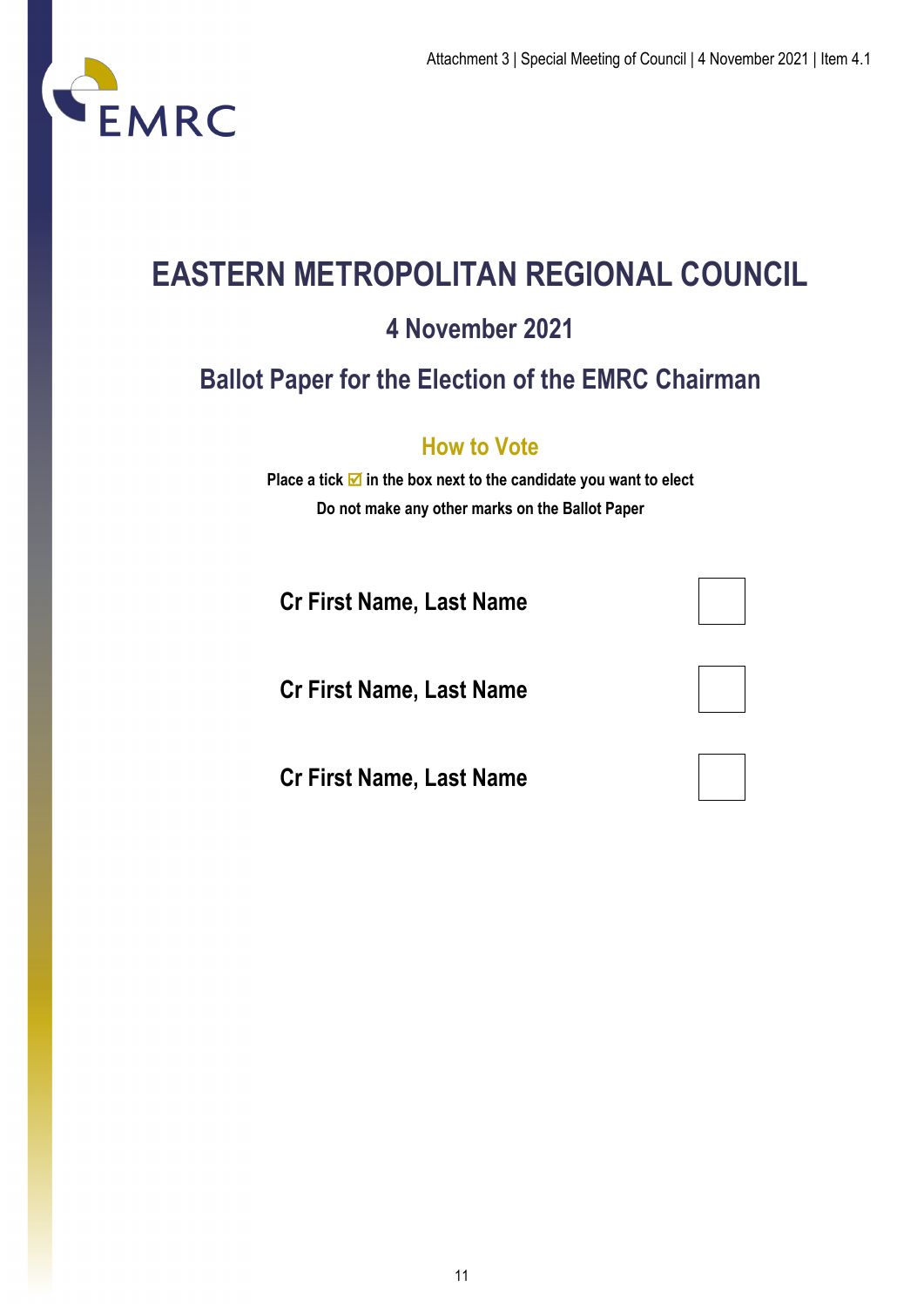

## *Local Government Act 1995 Local Government (Constitution) Regulations 1998*

### **Declaration by Elected Chairman**

I of

have been elected to the Office of Chairman of the Eastern Metropolitan Regional Council, declare that I take the office upon myself and will duly, faithfully, honestly and with integrity, fulfil the duties of the office for the people in the district according to the best of my judgement and ability, and will observe the *Local Government (Rules of Conduct) Regulations 2007.*

Declared at the EMRC Administration Office 1st Floor 226 Great Eastern Highway Ascot WA 6104

**4 November 2021** 

Signed **Date** 

Witness **Date**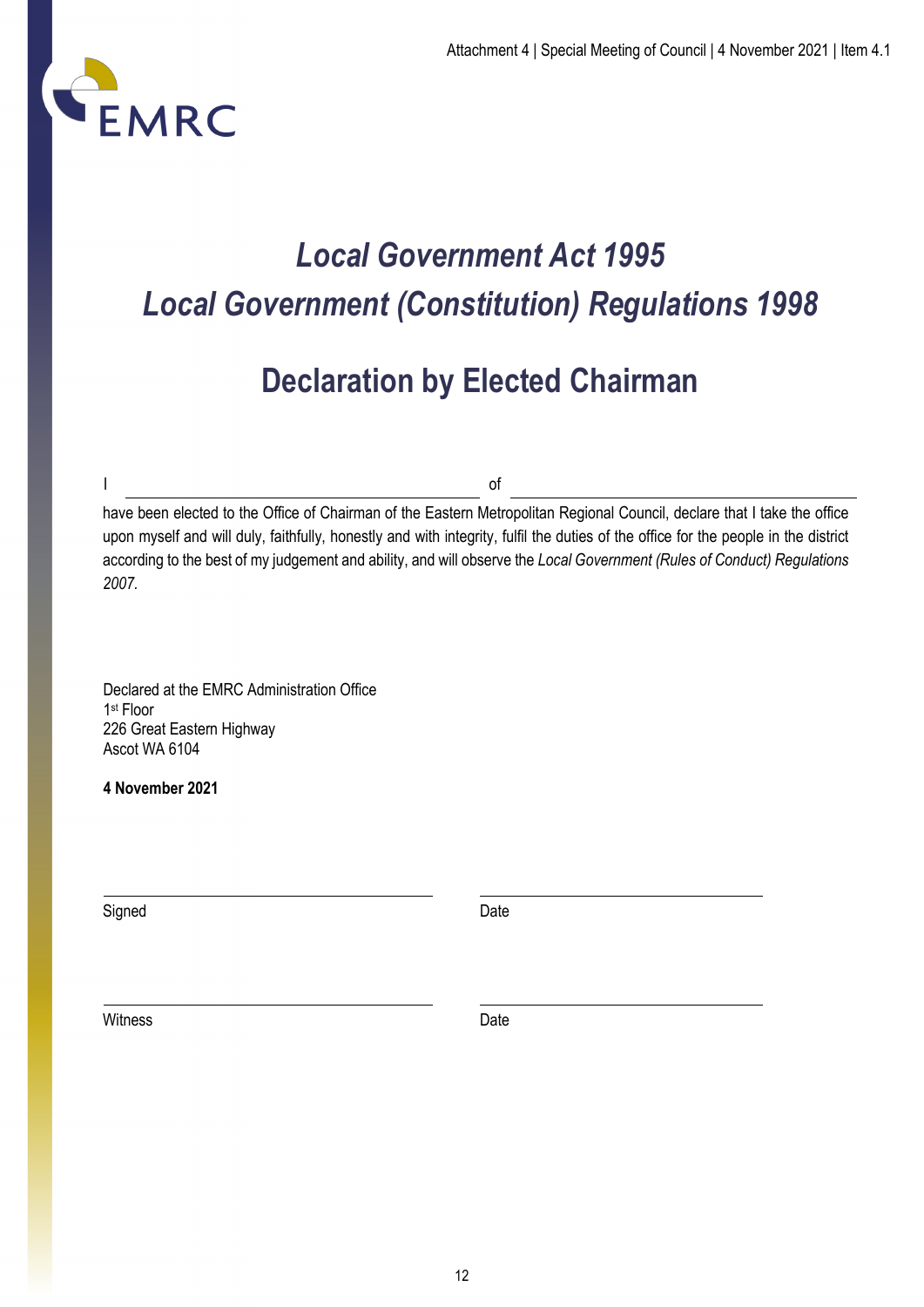

#### **4.2 ELECTION AND SWEARING IN OF EMRC DEPUTY CHAIRMAN**

#### **D2021/21157**

#### **PURPOSE OF REPORT**

The purpose of this report is to provide for an election to be conducted for the Office of Deputy Chairman of the EMRC.

#### **KEY POINT(S)**

 $\triangleright$  Section 7.3(1) of the EMRC Establishment Agreement provides for the election of a deputy chairman at the first meeting of the EMRC Council following the day on which biennial ordinary elections to elect councillors to the participants are held. The Deputy Chairman elected is to hold office until the election of a new Deputy Chairman.

#### **RECOMMENDATION(S)**

That the members of the Council elect a Deputy Chairman by secret ballot.

#### **SOURCE OF REPORT**

Chief Financial Officer

#### **BACKGROUND**

- 1 The Establishment Agreement of the EMRC provides for the election of a Deputy Chairman at the first meeting of the EMRC Council following the day on which biennial ordinary elections to elect councillors to the participants are held. The Deputy Chairman elected is to hold Office until the election of a new Deputy Chairman.
- 2 It is a requirement of Schedule 2.3 of the *Local Government Act 1995* that the election is conducted by the Chairman and the nominations for the Office of Deputy Chairman are to be given to the CEO in writing before the meeting or to the Chairman before the close of nominations. Furthermore, if a member is nominated by another member the nominations cannot be accepted unless the nominee has advised the CEO or Chairman orally or in writing that he or she is willing to be nominated for the Office. Members are to vote on the matter by secret ballot.

#### **REPORT**

- 3 The Chairman will conduct the election of the Deputy Chairman.
- 4 The following material accompanies the agenda for this meeting as a means of assisting members of the Council to nominate themselves or another member for the Office of Deputy Chairman of the EMRC:
	- 1. A blank Nomination Form for the Office of Deputy Chairman, nominate oneself;
	- 2. A blank Nomination Form for the Office of Deputy Chairman, nominate another;
	- 3. A blank Ballot Paper for Election of EMRC Deputy Chairman; and
	- 4. Declaration by Elected Deputy Chairman.
- 5 A list of the Members who have been appointed to the EMRC Council, (as available from member Councils at the time of preparing this report), is also included in this report.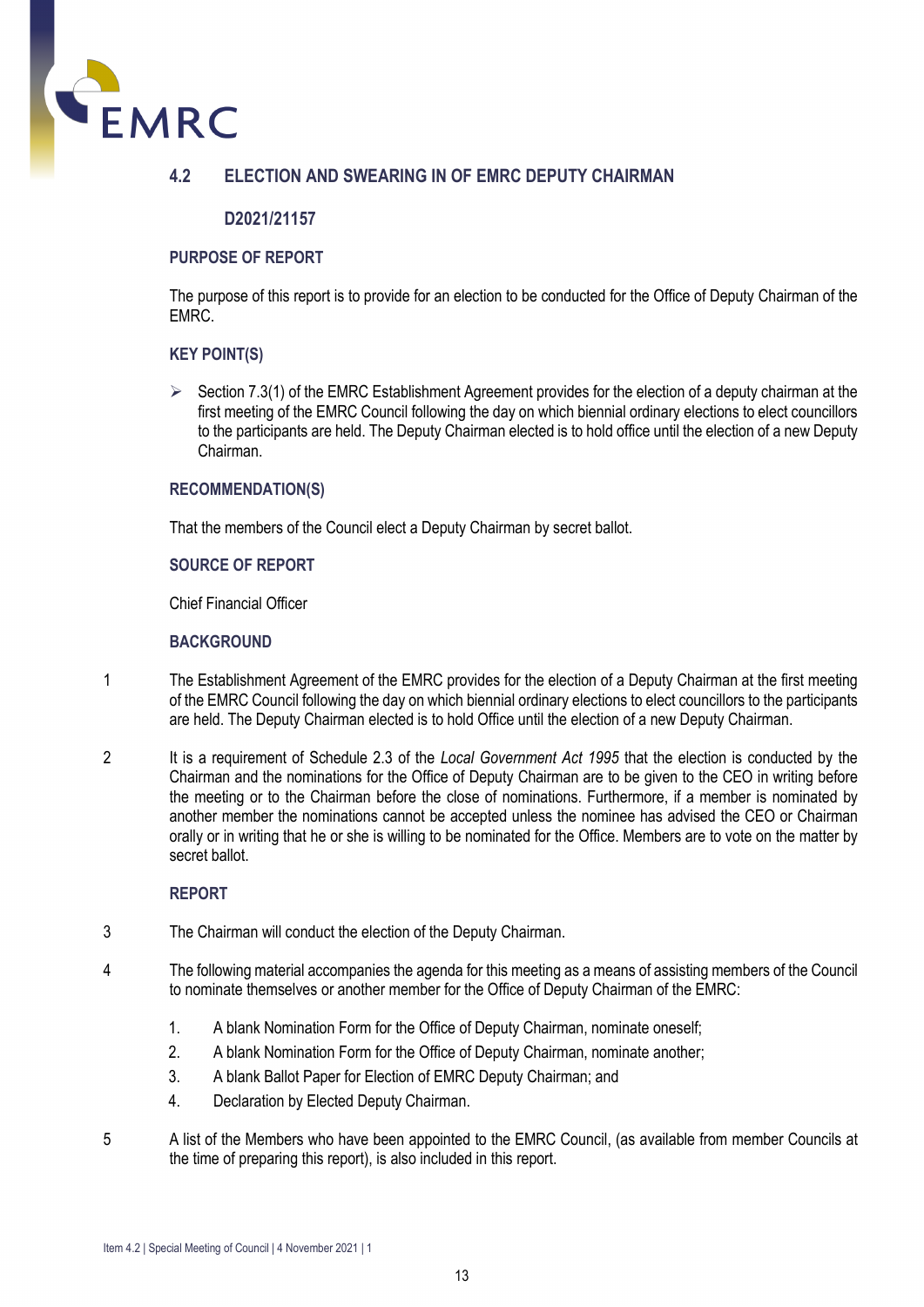

- 6 The completed nomination forms are to be given to the CEO before the meeting or when the Chairman calls for them when dealing with this item at the meeting.
- 7 Following election, the Deputy Chairman will make a declaration of office.

#### **8 EMRC MEMBERS 2021 - 2023**

The following Councillors have been appointed by member Councils to the EMRC:

| Cr Kathryn Hamilton    | Town of Bassendean |
|------------------------|--------------------|
| Cr Hilary MacWilliam   | Town of Bassendean |
| Cr Steven Ostaszewskyj | City of Bayswater  |
| Cr Michelle Sutherland | City of Bayswater  |
| Cr Dylan O'Connor      | City of Kalamunda  |
| Cr Geoff Stallard      | City of Kalamunda  |
| Cr John Daw            | Shire of Mundaring |
| Cr Doug Jeans          | Shire of Mundaring |
| Cr Mel Congerton       | City of Swan       |
| Cr Charlie Zannino     | City of Swan       |

9 The following Councillors have been appointed to deputise for Members appointed to the EMRC:

| Cr Emily Wilding   | Town of Bassendean |
|--------------------|--------------------|
| Cr Giorgia Johnson | City of Bayswater  |
| Cr Janelle Sewell  | City of Kalamunda  |
| Cr Jo Cicchini     | Shire of Mundaring |
| Cr Andrew Kiely    | City of Swan       |

#### **STRATEGIC/POLICY IMPLICATIONS**

- 10 Key Result Area 3 Good Governance
	- 3.3 To provide responsible and accountable governance and management of the EMRC

#### **FINANCIAL IMPLICATIONS**

11 Nil

#### **SUSTAINABILITY IMPLICATIONS**

12 Nil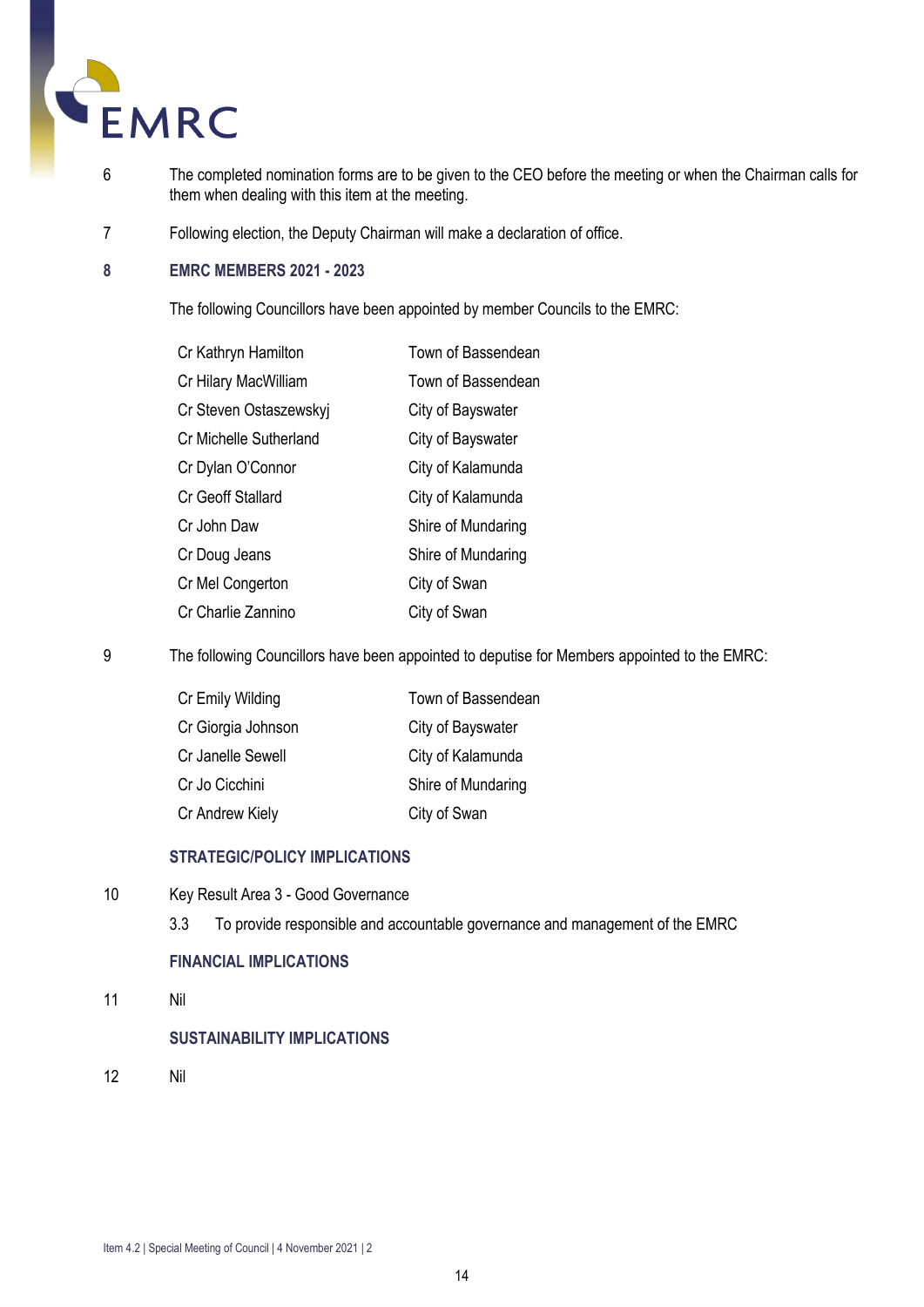

#### **RISK MANAGEMENT**

| Risk Failure to elect a Deputy Chairman will impact the fulfilment of the Chairman's role in<br>the event the Chairman is unavailable |          |          |  |
|---------------------------------------------------------------------------------------------------------------------------------------|----------|----------|--|
| Likelihood<br>Rating<br><b>Consequence</b>                                                                                            |          |          |  |
| Moderate                                                                                                                              | Unlikely | Moderate |  |
| <b>Action/Strategy</b>                                                                                                                |          |          |  |
| Elect and appoint a Deputy Chairman                                                                                                   |          |          |  |

#### **MEMBER COUNCIL IMPLICATIONS**

| <b>Member Council</b> | <b>Implication Details</b> |
|-----------------------|----------------------------|
| Town of Bassendean    |                            |
| City of Bayswater     |                            |
| City of Kalamunda     | Nil                        |
| Shire of Mundaring    |                            |
| City of Swan          |                            |
|                       |                            |

#### **ATTACHMENT(S)**

- 1. A blank Nomination Form for the Office of Deputy Chairman, nominate oneself (D2021/21163)
- 2. A blank Nomination Form for the Office of Deputy Chairman, nominate another (D2021/21163)
- 3. A blank Ballot Paper for Election of EMRC Deputy Chairman (D2021/21164)
- 4. A blank Form for Declaration by Elected Deputy Chairman (D2021/21164)

#### **VOTING REQUIREMENT**

Secret Ballot

#### **RECOMMENDATION(S)**

That the members of the Council elect a Deputy Chairman by secret ballot.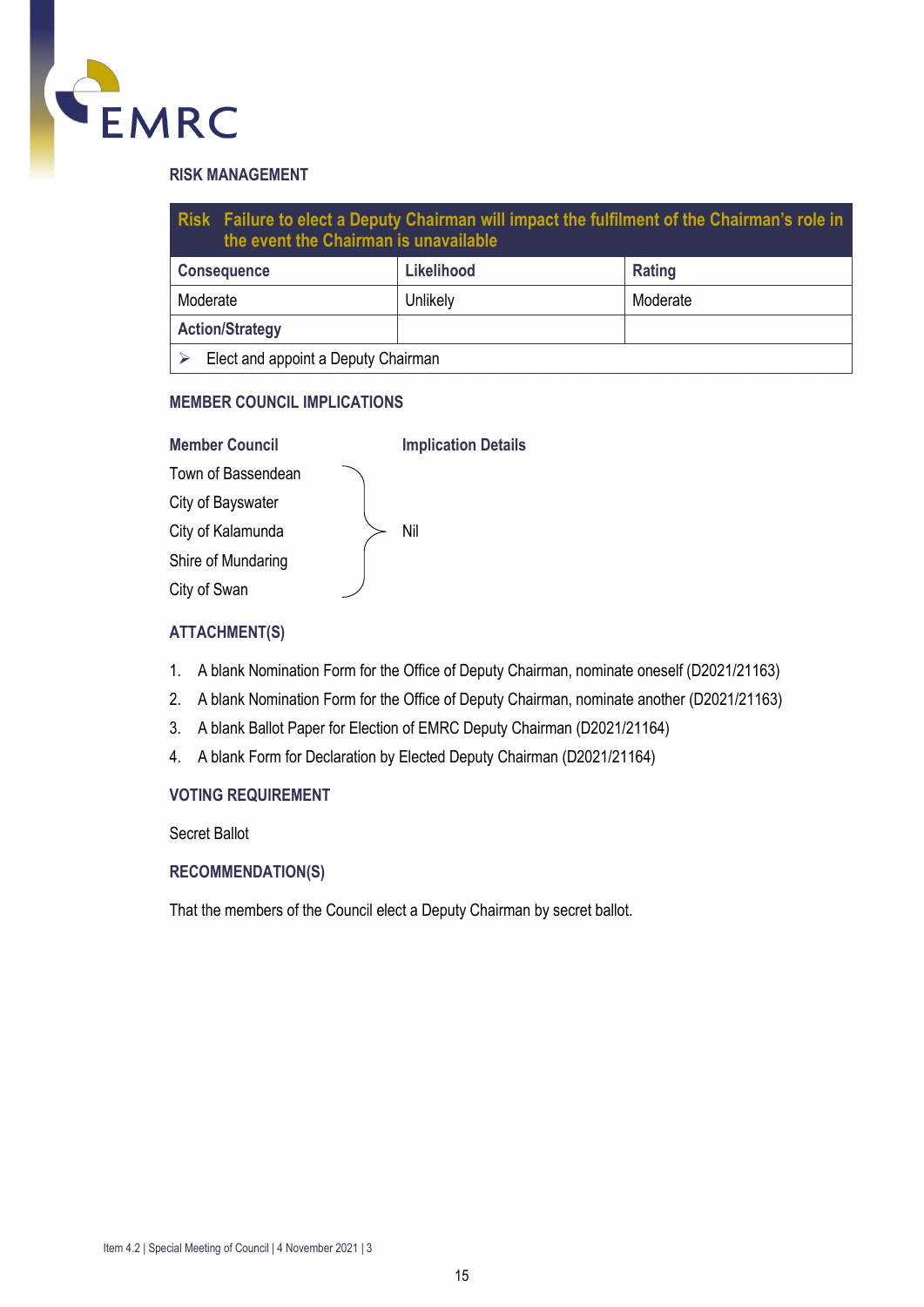

The Chairman advised that two (2) nominations for the Office of Deputy Chairman of the EMRC had been received from Cr O'Connor and Cr Jeans and called for further nominations.

No further nominations were received and the Chairman closed nominations.

The Chief Executive Officer explained the procedure for the election of the Deputy Chairman and advised that candidate names would be listed on the ballot paper by the drawing of lots.

Candidate names were listed on the ballot paper following the drawing of lots.

Following an invitation from the Chairman, Cr O'Connor and Cr Jeans addressed the Council.

A secret ballot was then conducted for the two (2) nominations received and votes counted by the Chief Financial Officer and Manager Procurement and Governance.

#### **ANNOUNCEMENT: RESULT OF BALLOT FOR OFFICE OF DEPUTY CHAIRMAN**

The Chairman declared Cr Dylan O'Connor as Deputy Chairman of the EMRC for the term commencing 4 November 2021 until 2023.

Cr O'Connor was congratulated.

Cr O'Connor came forward and made his Declaration of Office.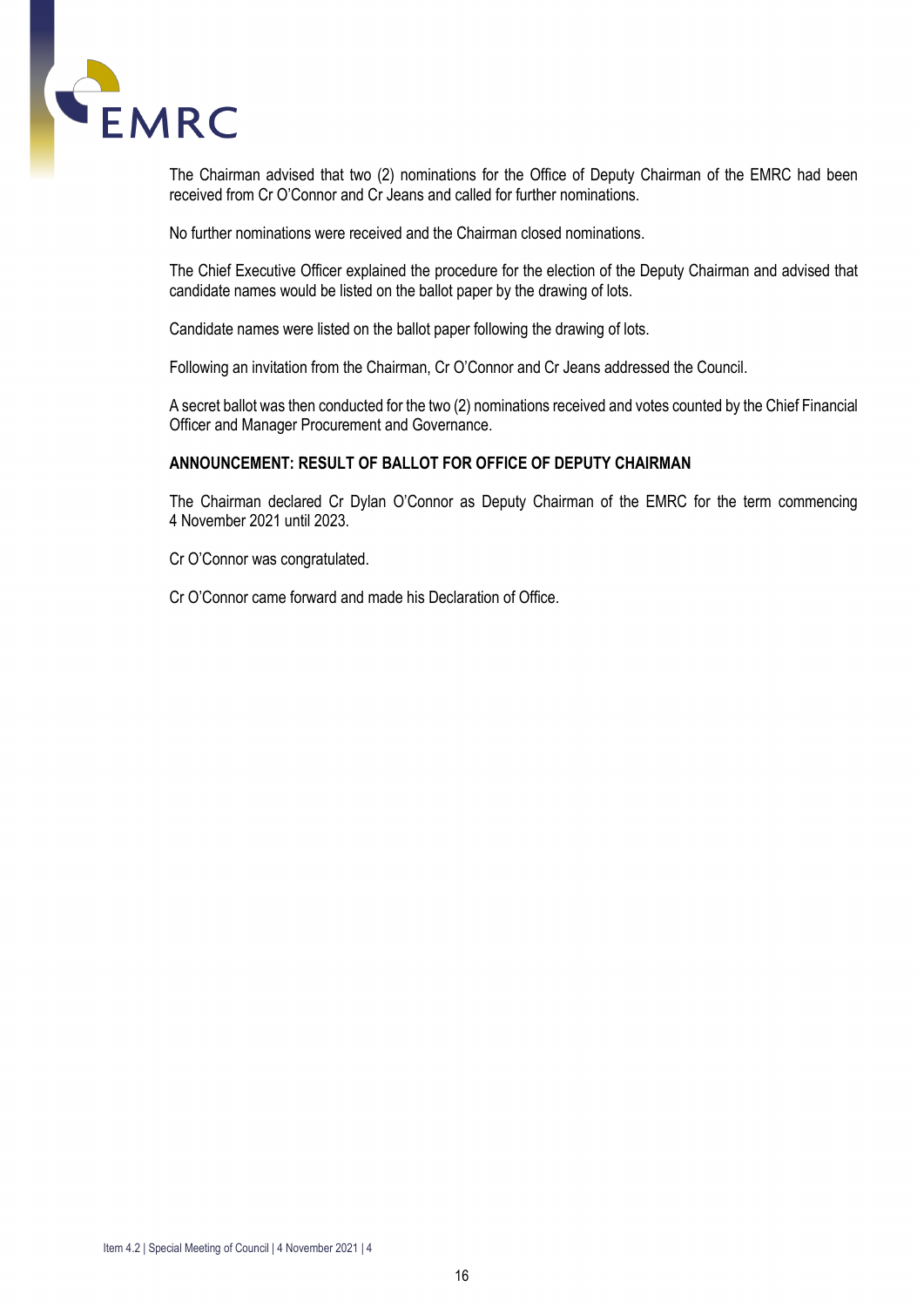

# **EASTERN METROPOLITAN REGIONAL COUNCIL Nomination for Deputy Chairman**

To the Chief Executive Officer

I hereby nominate myself,

for the position of Deputy Chairman of the Eastern Metropolitan Regional Council for the term of Office commencing on the date of the election and continuing until a new Deputy Chairman is elected in accordance with Clause 7.4 of the EMRC Establishment Agreement.

Signed Date **Date**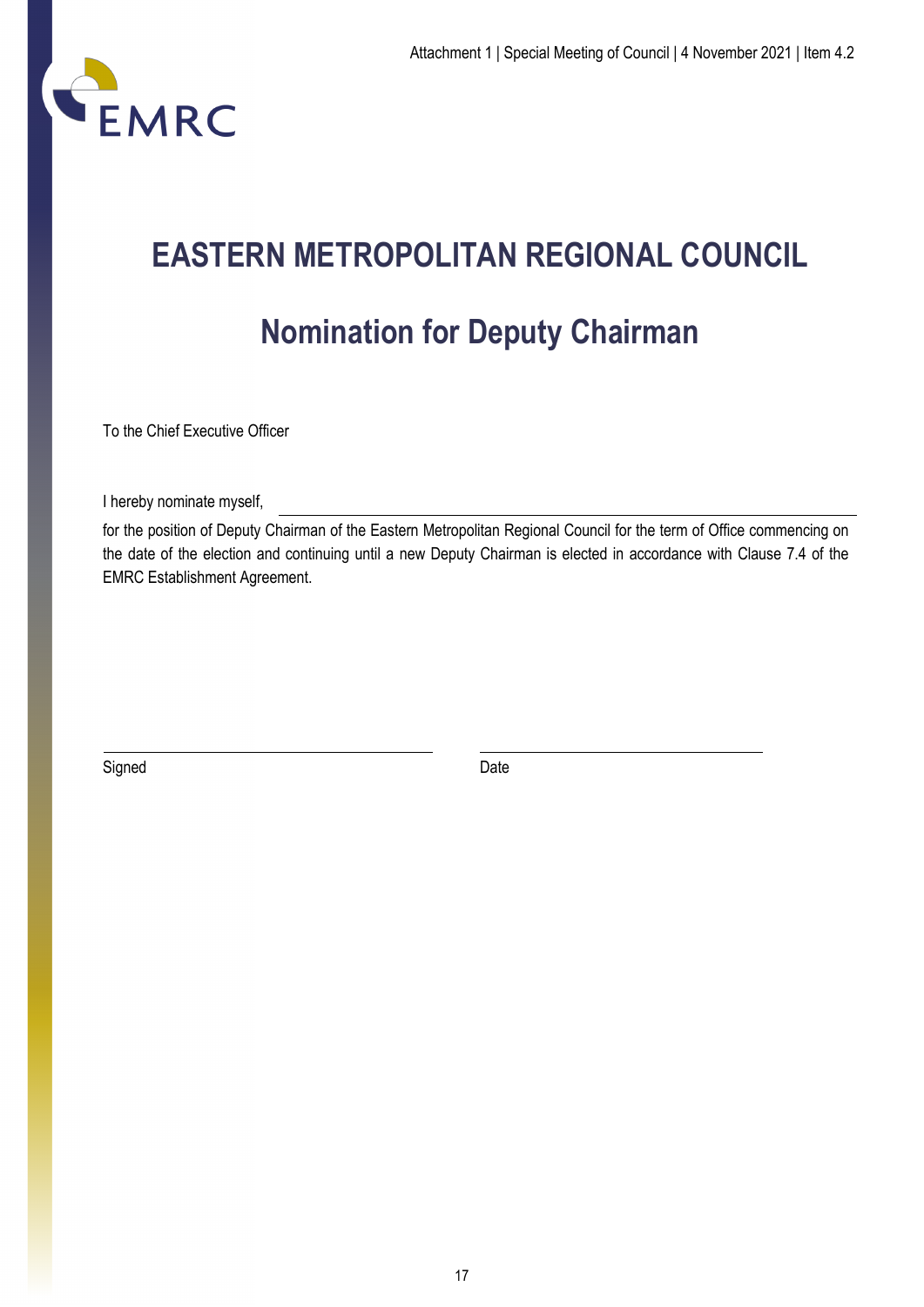

# **EASTERN METROPOLITAN REGIONAL COUNCIL Nomination for Deputy Chairman**

To the Chief Executive Officer

I hereby nominate

for the position of Deputy Chairman of the Eastern Metropolitan Regional Council for the term of Office commencing on the date of the election and continuing until a new Deputy Chairman is elected in accordance with Clause 7.4 of the EMRC Establishment Agreement.

| Signed | Date                                                                          |  |
|--------|-------------------------------------------------------------------------------|--|
|        |                                                                               |  |
|        |                                                                               |  |
|        |                                                                               |  |
|        |                                                                               |  |
| $*1$   | hereby certify that I accept the above nomination to the                      |  |
|        | the position of Deputy Chairman of the Eastern Metropolitan Regional Council. |  |

Signed Date **Date** 

\* This certificate is to be completed when a Representative is nominated by another Representative.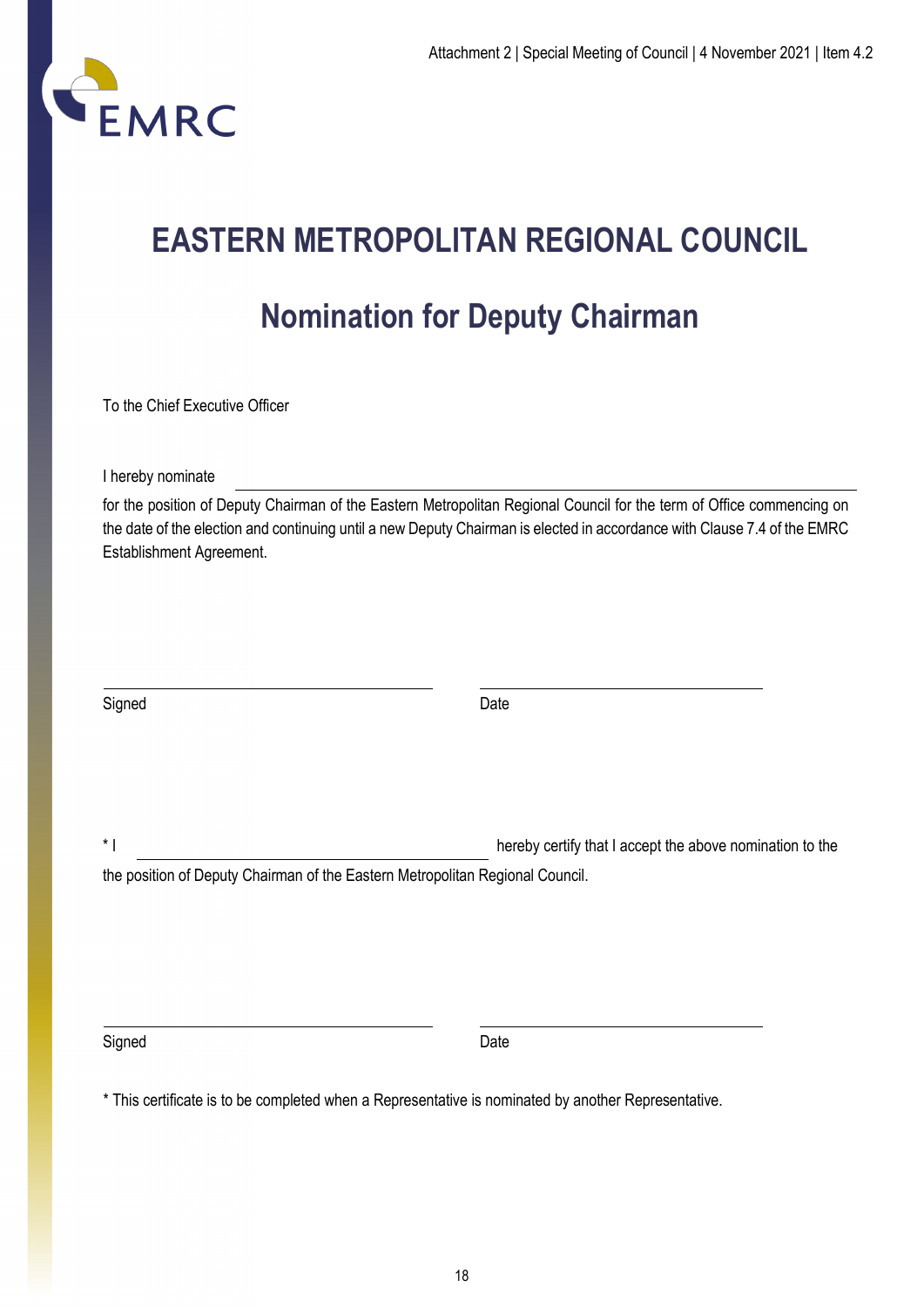

## **EASTERN METROPOLITAN REGIONAL COUNCIL**

### **4 November 2021**

### **Ballot Paper for the Election of the EMRC Deputy Chairman**

### **How to Vote**

**Place a tick**  $\mathbf{\nabla}$  **in the box next to the candidate you want to elect Do not make any other marks on the Ballot Paper**

**Cr First Name, Last Name**

**Cr First Name, Last Name**

**Cr First Name, Last Name**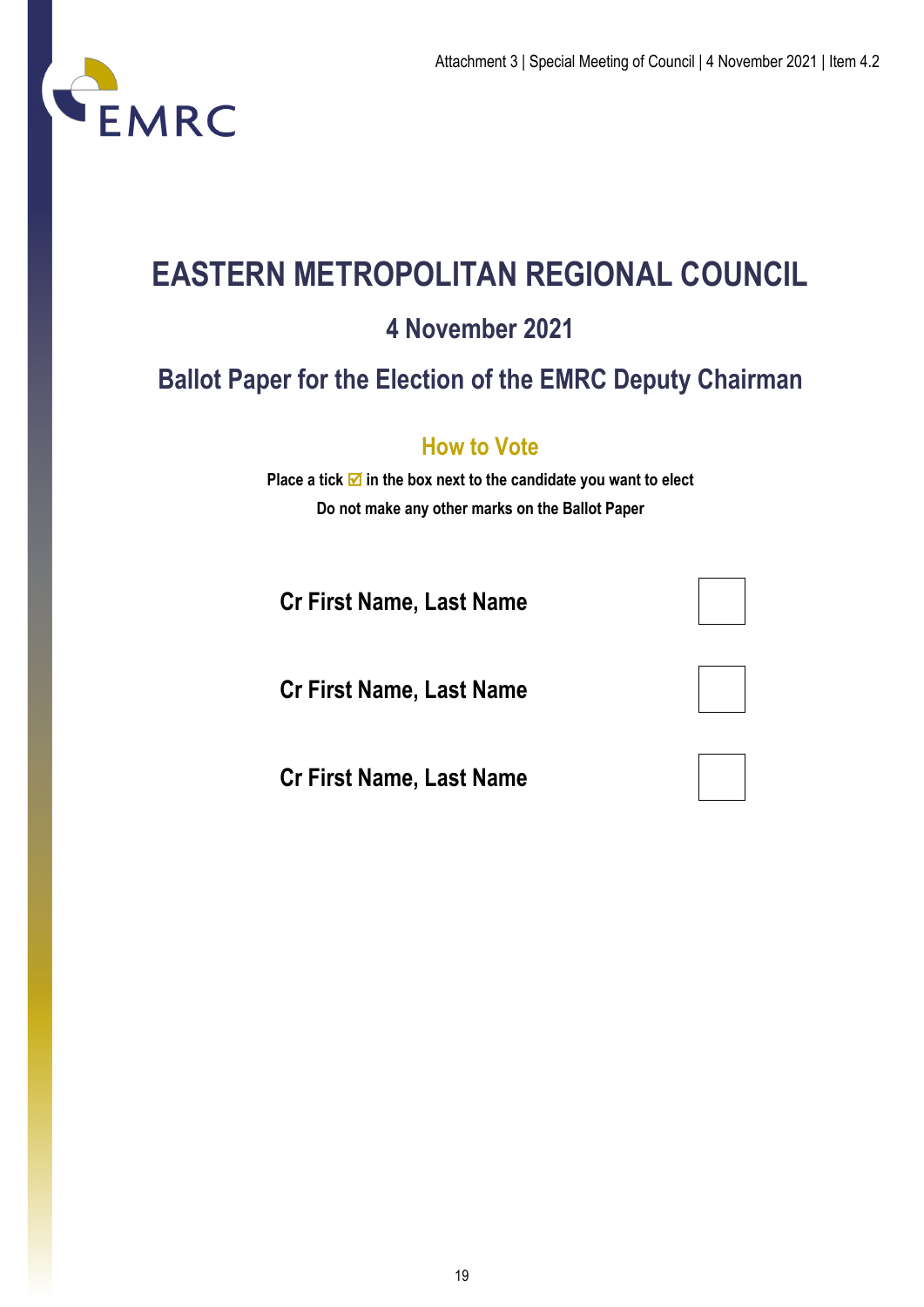### *Local Government Act 1995 Local Government (Constitution) Regulations 1998*

### **Declaration by Elected Deputy Chairman**

I of

have been elected to the Office of Deputy Chairman of the Eastern Metropolitan Regional Council, declare that I take the office upon myself and will duly, faithfully, honestly and with integrity, fulfil the duties of the office for the people in the district according to the best of my judgement and ability, and will observe the *Local Government (Rules of Conduct) Regulations 2007.*

Declared at the EMRC Administration Office 1st Floor 226 Great Eastern Highway Ascot WA 6104

**4 November 2021** 

Signed Date **Date** 

Witness Date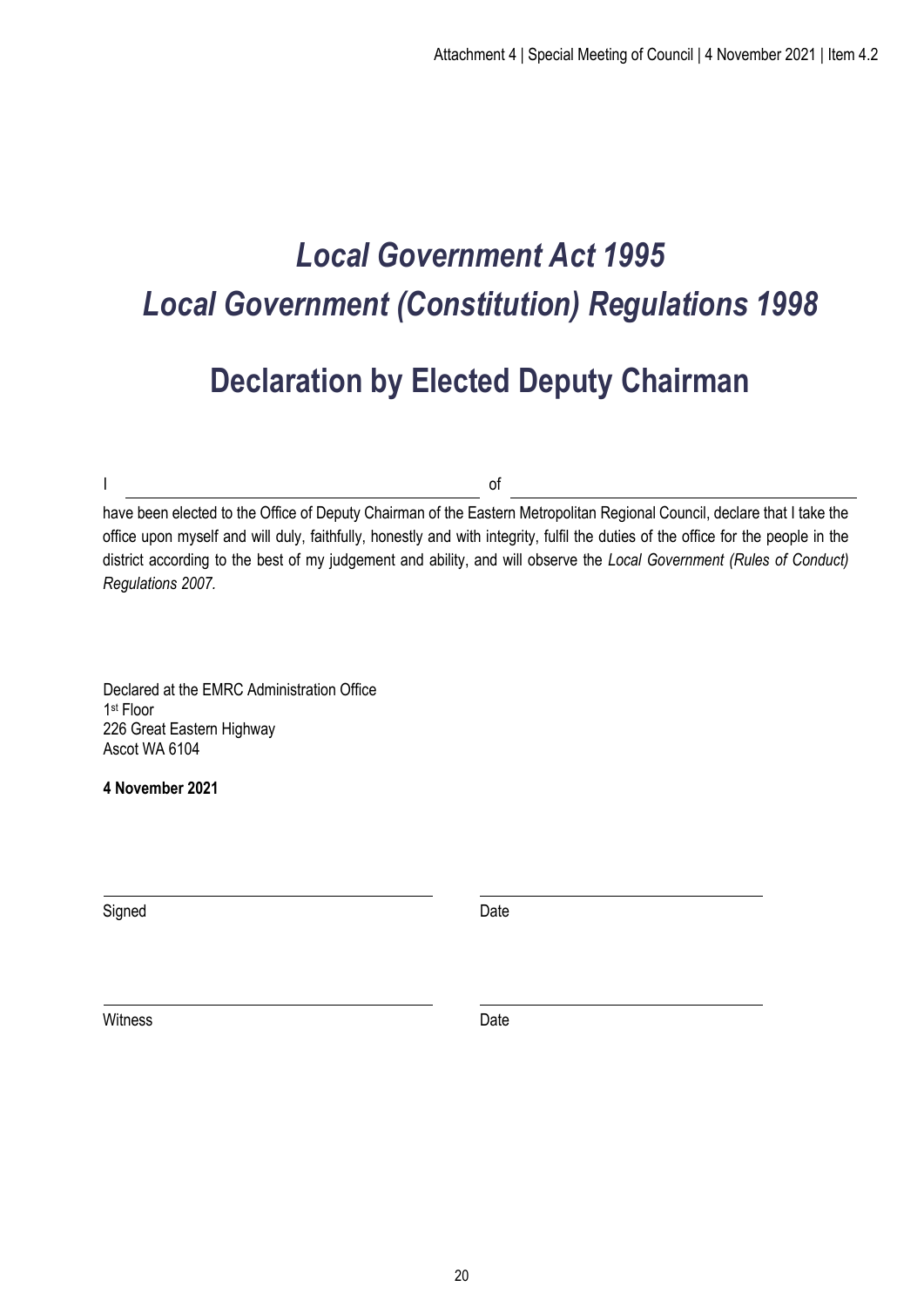

#### **5 REPORTS OF EMPLOYEES**

- 5.1 APPOINTMENT OF MEMBERS TO THE CHIEF EXECUTIVE OFFICER PERFORMANCE REVIEW COMMITTEE (D2021/21168)
- 5.2 APPOINTMENT OF MEMBERS TO THE AUDIT COMMITTEE (D2021/21166)
- 5.3 APPOINTMENT OF MEMBERS TO THE LEGAL COMMITTEE (D2021/21167)
- 5.4 APPOINTMENT OF MEMBER DELEGATE AND MEMBER DEPUTY DELEGATE TO THE MUNICIPAL WASTE ADVISORY COUNCIL (MWAC) (D2021/21204)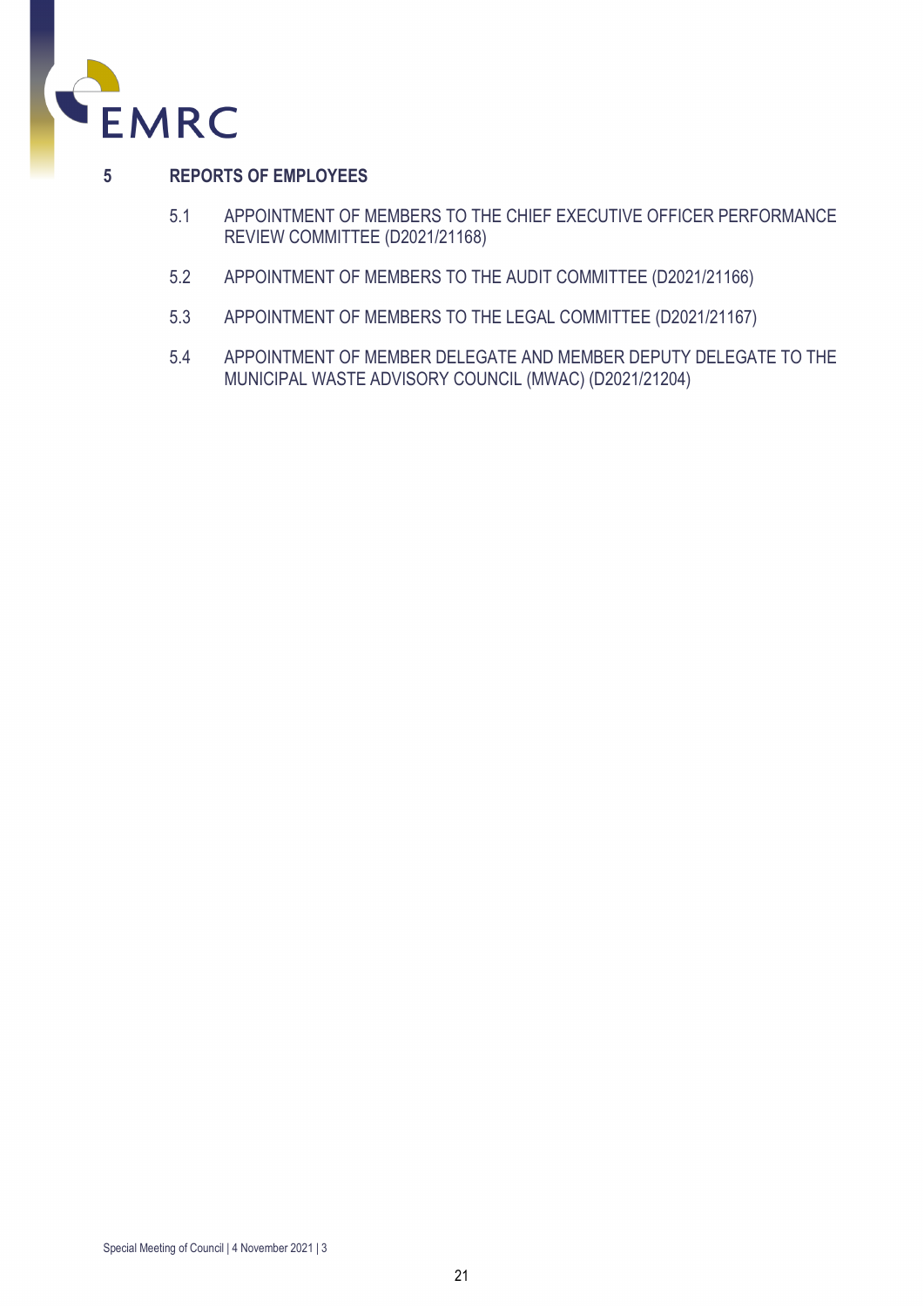

#### **5 REPORTS OF EMPLOYEES - APPOINTMENT OF COMMITTEES**

#### **5.1 APPOINTMENT OF MEMBERS TO THE CHIEF EXECUTIVE OFFICER PERFORMANCE REVIEW COMMITTEE (CEOPRC)**

#### **D2021/21166**

#### **PURPOSE OF REPORT**

The purpose of this report is to appoint members to the Chief Executive Officer Performance Review Committee (CEOPRC).

#### **KEY POINT(S) AND RECOMMENDATION(S)**

 $\triangleright$  Section 5.11(1)(d) of the *Local Government Act 1995* provides that the membership of a committee continues until the next ordinary elections day.

#### **RECOMMENDATION(S)**

That by absolute majority, in accordance with section 5.10 of the *Local Government Act 1995,* the following Councillors be appointed to the Chief Executive Officer Performance Review Committee:

#### **Participant Local Government Council Member**

| Town of Bassendean |  |
|--------------------|--|
| City of Bayswater  |  |
| City of Kalamunda  |  |
| Shire of Mundaring |  |
| City of Swan       |  |

#### **SOURCE OF REPORT**

Chief Financial Officer

#### **BACKGROUND**

Chief Executive Officer Performance Review Committee

| Established        | 20 July 2006                                                                          |                                                                                                                                                                       |  |
|--------------------|---------------------------------------------------------------------------------------|-----------------------------------------------------------------------------------------------------------------------------------------------------------------------|--|
| Membership         | Membership consists of five (5) Councillors, and will have no deputy members.         |                                                                                                                                                                       |  |
| Meetings           | The Committee meets as required, generally between February and June of each<br>year. |                                                                                                                                                                       |  |
| Terms of Reference | a.                                                                                    | Review the CEO's performance in accordance with the appropriate provisions<br>contained within the CEO's Contract of Employment and agreed performance<br>objectives. |  |
|                    | b.                                                                                    | Prepare and table the concluded Performance Review Report to the Council<br>for consideration and actioning.                                                          |  |
|                    | c.                                                                                    | Review the CEO's performance on an on-going basis if the Council or the<br>CEO perceives that there is a need to do so.                                               |  |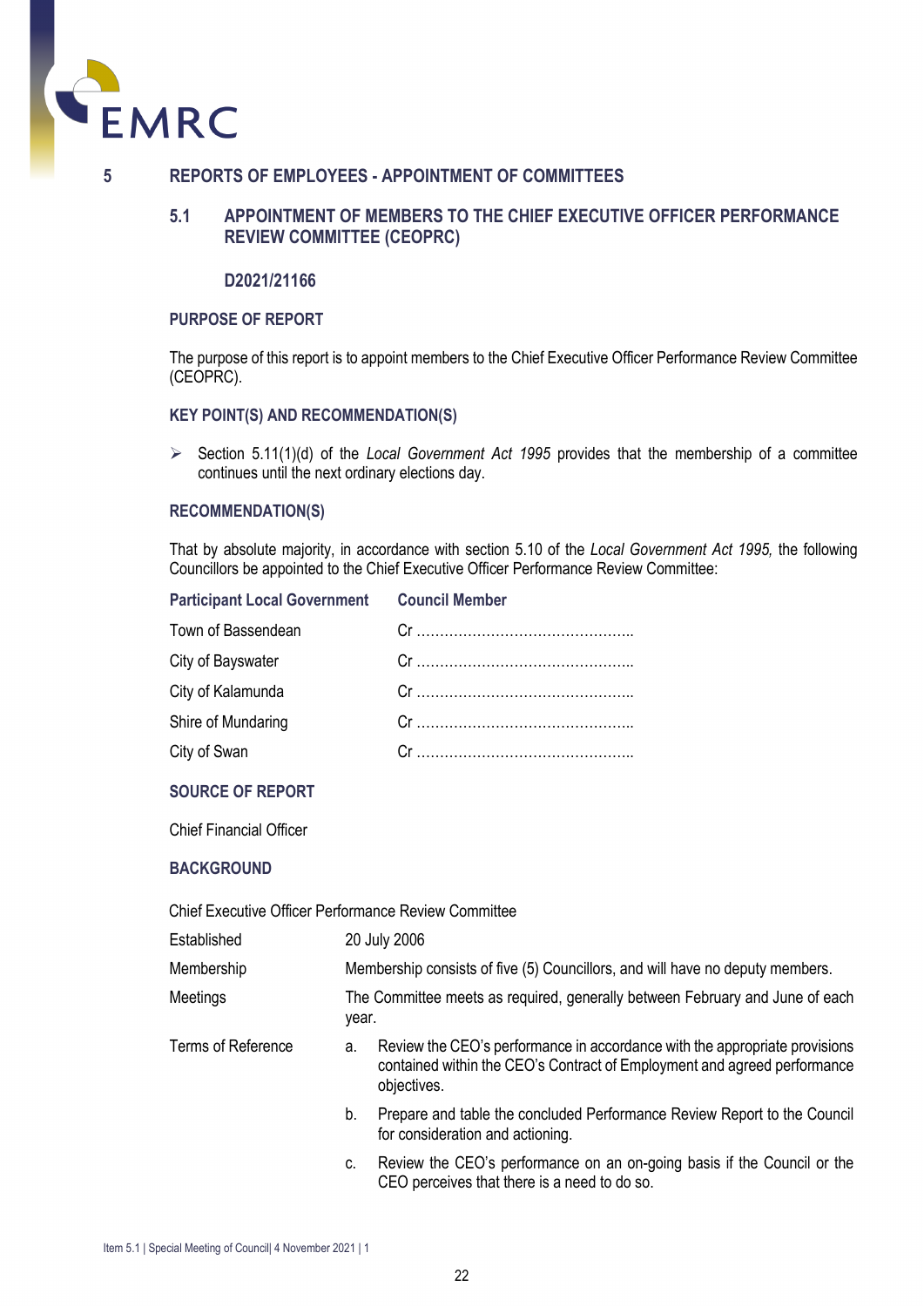

- d. Determine the Performance Objectives to be met by the CEO for the following year and refer them to Council for consideration and actioning.
- e. Review the CEO's remuneration package, in accordance with the appropriate provisions of the CEO's Contract of Employment and refer the recommendations to Council for consideration and actioning.
- f. Review the CEO's Contract of Employment and make recommendations to Council in relation to varying the contract as and when necessary.
- g. Discuss with the CEO the possibility of extending his Term of Contract and entering into a new agreement for a further term, including any contract variations and make recommendations to Council for consideration and actioning.

#### **REPORT**

- 1 Section 5.11(1)(d) of the *Local Government Act 1995* (the Act) provides that the membership of a committee continues until the next ordinary elections day. The terms of appointment of members of this committee therefore expired on 16 October 2021.
- 2 It is a requirement of the Act that all officers employed for a term of more than one year are to undergo an annual performance review. It is a condition of the CEO's Contract of Employment that there will be at least an annual review of performance and an annual review of remuneration in accordance with contractual provisions.
- 3 The CEOPRC currently has 5 members, and as with other committees made up of Councillors, it is limited to five (5) i.e. one member from each member Council. In accordance with section 5.8 of the Act, committees are to have a minimum of three (3) members.
- 4 Deputies are not appointed to the CEOPRC as it is considered that the continuity of members during the annual performance review of the CEO is important to ensure a fair and objective process is followed.

#### **STRATEGIC/POLICY IMPLICATIONS**

- 5 Council Policy 2.1 provides for the establishment of a Chief Executive Officer Performance Review Committee.
- 6 Key Result Area 3 Good Governance
	- 3.3 To provide responsible and accountable governance and management of the EMRC

#### **FINANCIAL IMPLICATIONS**

7 Nil

#### **SUSTAINABILITY IMPLICATIONS**

8 Nil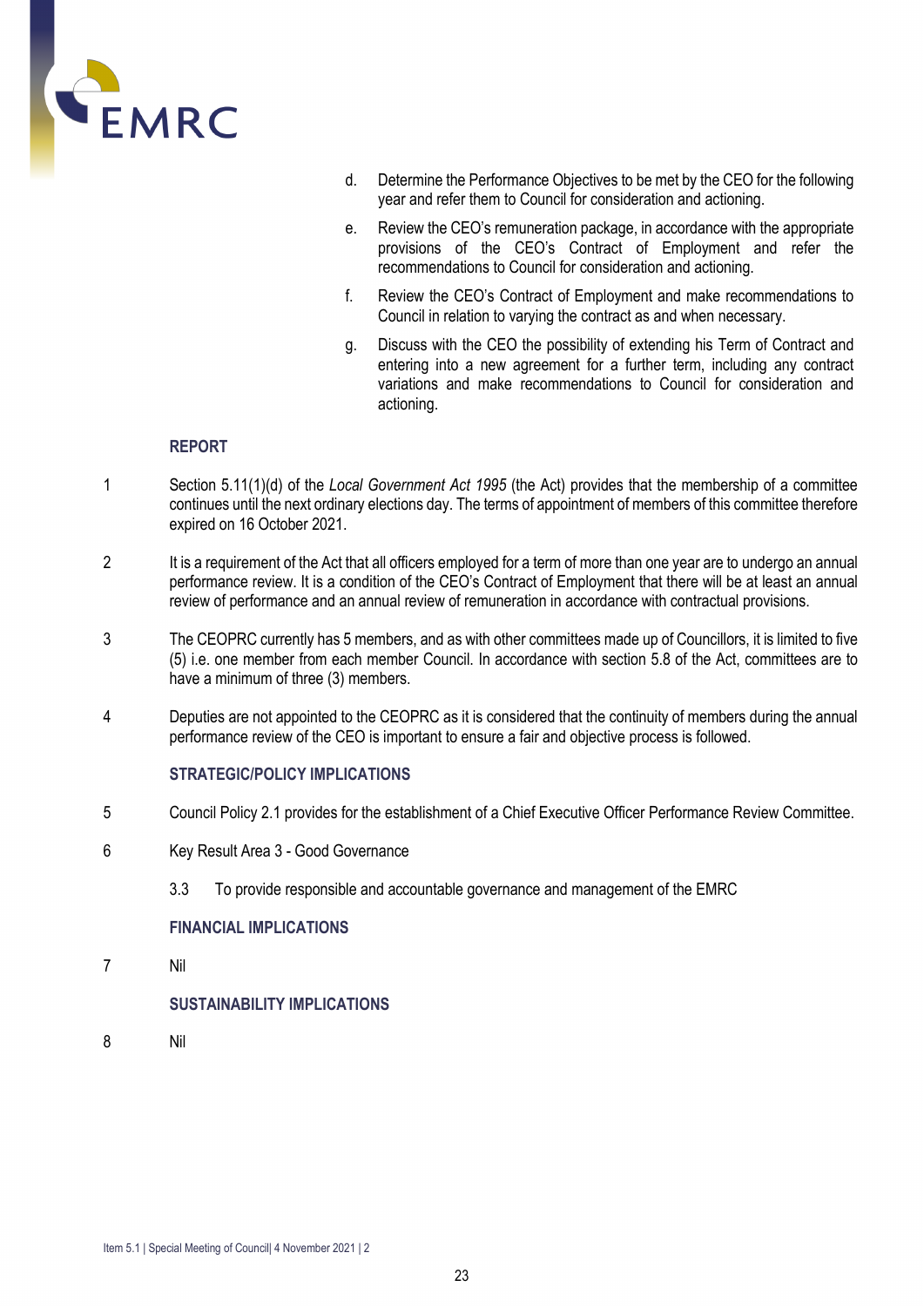

#### **RISK MANAGEMENT**

| <b>Risk</b>            | Failure to appoint Councillors to the CEOPRC will impact on Council to efficiently<br>undertake the annual review of performance and annual review of remuneration for<br>the CEO |            |          |
|------------------------|-----------------------------------------------------------------------------------------------------------------------------------------------------------------------------------|------------|----------|
| <b>Consequence</b>     |                                                                                                                                                                                   | Likelihood | Rating   |
| Moderate               |                                                                                                                                                                                   | Unlikely   | Moderate |
| <b>Action/Strategy</b> |                                                                                                                                                                                   |            |          |
|                        | Appoint members to the CEOPRC                                                                                                                                                     |            |          |

#### **EMBER COUNCIL IMPLICATIONS**

#### **Member Council Implication Details**

| Town of Bassendean |
|--------------------|
| City of Bayswater  |
| City of Kalamunda  |
| Shire of Mundaring |
| City of Swan       |

Nil

#### **ATTACHMENT(S)**

Nil

#### **VOTING REQUIREMENT**

Absolute Majority

#### **RECOMMENDATION(S)**

That by absolute majority, in accordance with section 5.10 of the *Local Government Act 1995,* the following Councillors be appointed to the Chief Executive Officer Performance Committee:

#### **Participant Local Government Council Member**

| Town of Bassendean |                                                                                                                                                                                                                                                           |
|--------------------|-----------------------------------------------------------------------------------------------------------------------------------------------------------------------------------------------------------------------------------------------------------|
| City of Bayswater  |                                                                                                                                                                                                                                                           |
| City of Kalamunda  |                                                                                                                                                                                                                                                           |
| Shire of Mundaring | $Cr$ and $Cr$ and $Cr$ and $Cr$ and $Cr$ and $Cr$ and $Cr$ and $Cr$ and $Cr$ and $Cr$ and $Cr$ and $Cr$ and $Cr$ and $Cr$ and $Cr$ and $Cr$ and $Cr$ and $Cr$ and $Cr$ and $Cr$ and $Cr$ and $Cr$ and $Cr$ and $Cr$ and $Cr$ and $Cr$ and $Cr$ and $Cr$ a |
| City of Swan       |                                                                                                                                                                                                                                                           |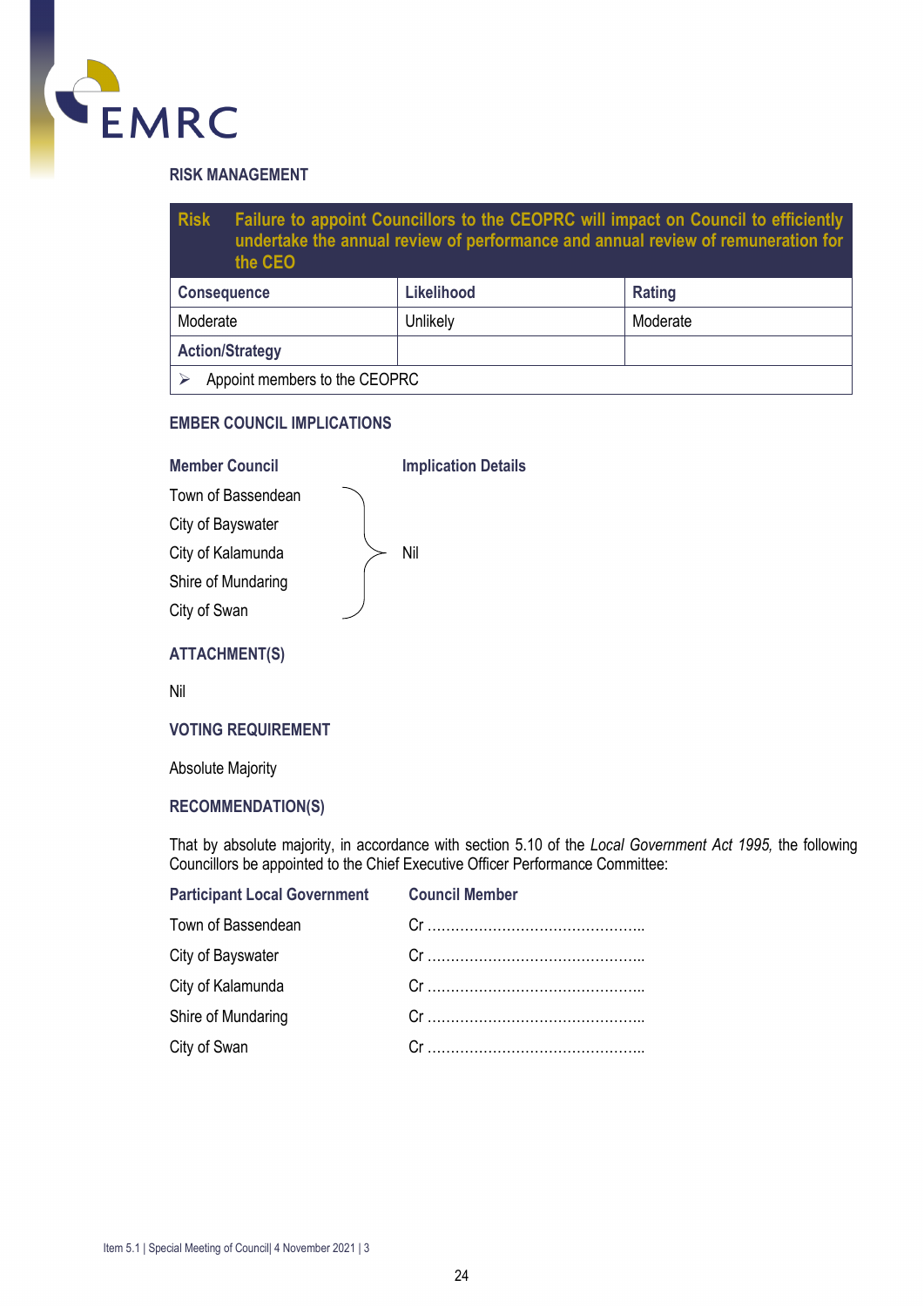

#### **COUNCIL RESOLUTION(S)**

MOVED CR ZANNINO SECONDED CR DAW

THAT BY ABSOLUTE MAJORITY, IN ACCORDANCE WITH SECTION 5.10 OF THE *LOCAL GOVERNMENT ACT 1995,* THE FOLLOWING COUNCILLORS BE APPOINTED TO THE CHIEF EXECUTIVE OFFICER PERFORMANCE COMMITTEE:

| <b>PARTICIPANT LOCAL GOVERNMENT</b> | <b>COUNCIL MEMBER</b>  |
|-------------------------------------|------------------------|
| TOWN OF BASSENDEAN                  | <b>CR HAMILTON</b>     |
| CITY OF BAYSWATER                   | <b>CR OSTASZEWSKYJ</b> |
| CITY OF KALAMUNDA                   | <b>CR O'CONNOR</b>     |
| SHIRE OF MUNDARING                  | CR DAW                 |
| CITY OF SWAN                        | <b>CR CONGERTON</b>    |
|                                     |                        |

#### **CARRIED BY AN ABSOLUTE MAJORITY 10/0**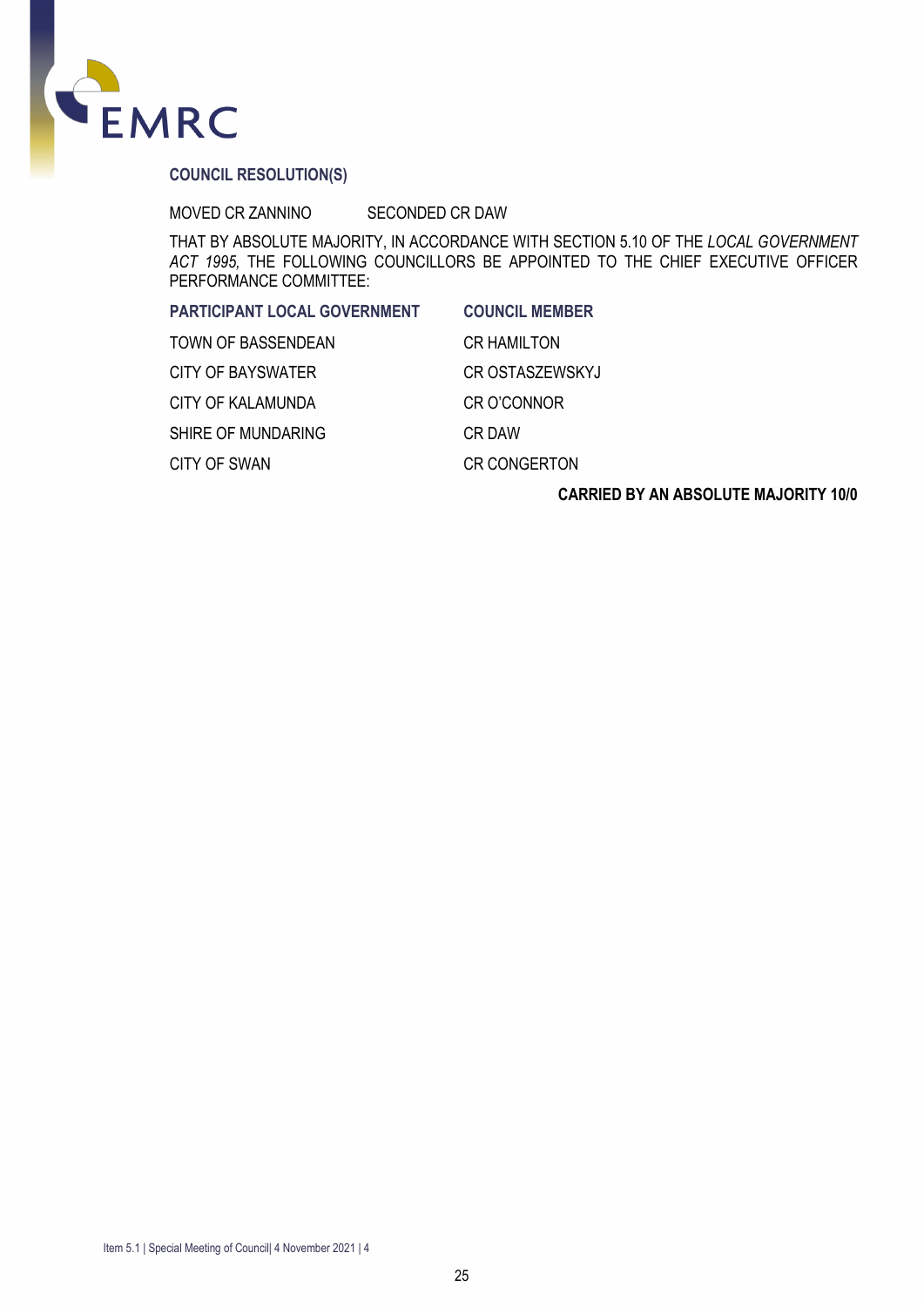

#### **5.2 APPOINTMENT OF MEMBERS TO THE AUDIT COMMITTEE**

#### **D2021/21167**

#### **PURPOSE OF REPORT**

The purpose of this report is to appoint members to the Audit Committee.

#### **KEY POINT(S) AND RECOMMENDATION(S)**

 $\triangleright$  Section 5.11(1)(d) of the *Local Government Act 1995* provides that the membership of a committee continues until the next ordinary elections day.

#### **RECOMMENDATION(S)**

That by absolute majority, in accordance with section 5.10 of the *Local Government Act 1995*, the following Councillors be appointed as members and deputy members to the Audit Committee:

| <b>Participant</b><br><b>Local Government</b> | <b>Committee Member</b> | <b>Deputy Member</b> | <b>Second Deputy</b><br><b>Member</b> |
|-----------------------------------------------|-------------------------|----------------------|---------------------------------------|
| Bassendean                                    | Cr                      | Сr                   | Cr                                    |
| <b>Bayswater</b>                              | Cr                      | Cr                   | Cr                                    |
| Kalamunda                                     | Cr                      | Cr                   | Cr                                    |
| Mundaring                                     | Cr                      | Cr                   | Cr                                    |
| Swan                                          | Cr                      | Cr                   | Cr                                    |

#### **SOURCE OF REPORT**

Chief Financial Officer

#### **BACKGROUND**

| <b>Audit Committee</b> |                                                                                                                                                                                                                                               |
|------------------------|-----------------------------------------------------------------------------------------------------------------------------------------------------------------------------------------------------------------------------------------------|
| Established            | 19 May 2005                                                                                                                                                                                                                                   |
| Membership             | Membership of the Committee is comprised of one (1) Councillor from each<br>member Council.                                                                                                                                                   |
| Meetings               | Chairman of the Committee at least three (3) times per year to coincide with<br>approval of the strategic and annual plans, the annual budget, the annual<br>Compliance Audit Return and the auditor's report on the annual financial report. |
| Terms of Reference     | To assist Council in the effective conduct of its responsibilities for financial<br>reporting, management of risk, maintaining a reliable system of controls and<br>facilitating the organisation's ethical development.                      |

#### **REPORT**

1 Section 5.11(1)(d) of the *Local Government Act 1995* provides that the membership of a committee continues until the next ordinary elections day. The terms of appointment of members of this committee therefore expired on 16 October 2021.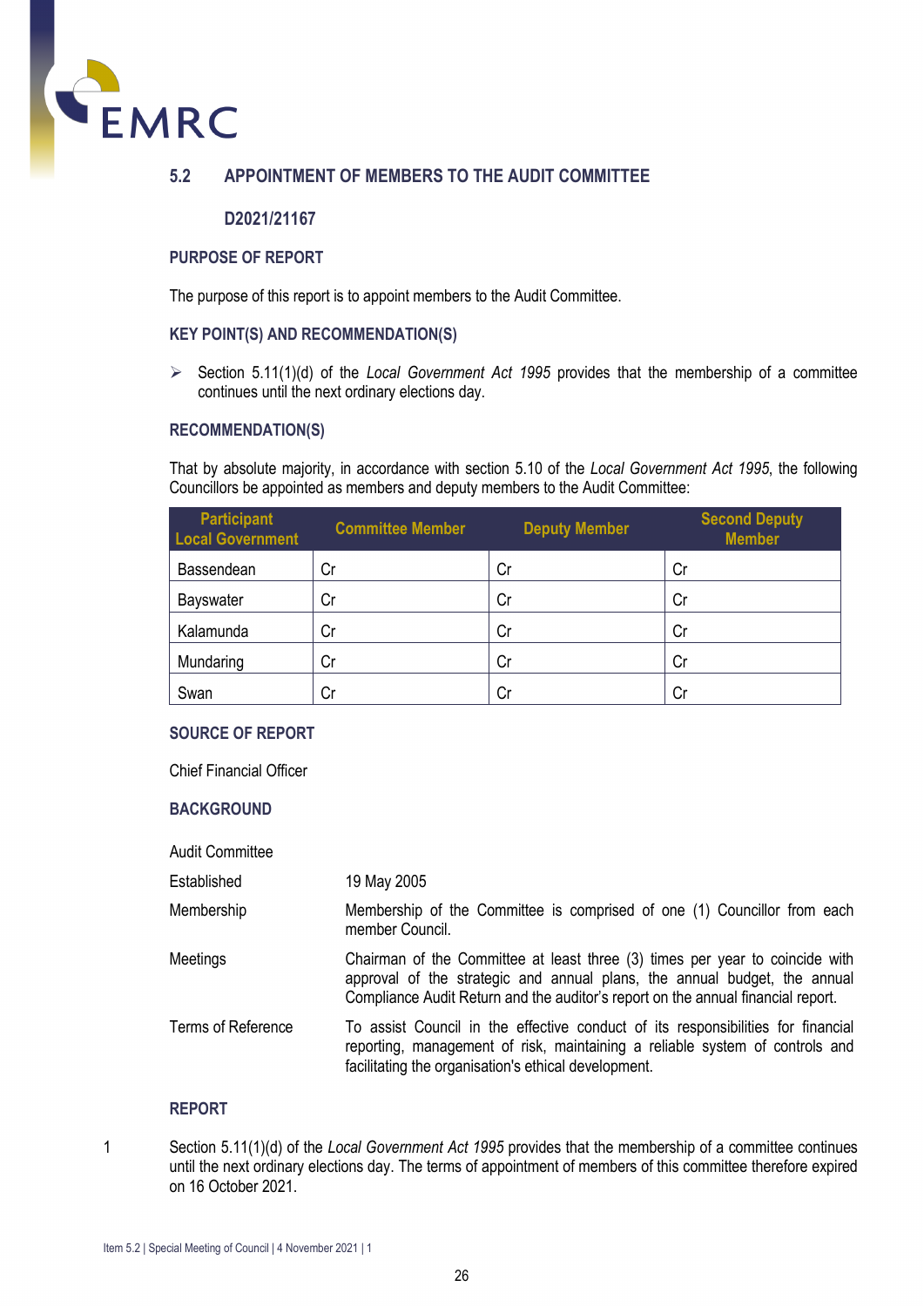

- 2 Nominations for Councillor members of the Audit Committee (AC) are being sought as part of this report item.
- 3 The appointment of deputy members to committees provides the opportunity for a committee member to be represented when he or she is unable to attend. Council Policy 2.1 allows for a deputy to be appointed for each committee member. The appointment of deputies is also recommended as a means of ensuring a quorum is present to allow for the orderly committee flow of business.
- 4 Nominations for Deputy Councillor members of the AC will automatically be the other Councillor member of each participant member Council.
- 5 Nominations for the Second Deputy Councillor member of the AC will be automatically the Deputy Councillor member of each participant member Council.
- 6 In the event that the Committee member is unable to attend a meeting, he or she is to organise with the deputy Committee member or the second Deputy Committee member from the same participant member Council to attend in his or her place as well as notify the EMRC.

#### **STRATEGIC/POLICY IMPLICATIONS**

- 7 Council Policy 2.1 provides for the establishment of the Audit Committee.
- 8 Key Result Area 3 Good Governance
	- 3.3 To provide responsible and accountable governance and management of the EMRC

#### **FINANCIAL IMPLICATIONS**

9 Nil

#### **SUSTAINABILITY IMPLICATIONS**

10 Nil

#### **RISK MANAGEMENT**

| Risk – Failure to appoint members to the Audit Committee will result in a breach of the<br>requirement of s.7.1A of the Local Government Act 1995. |            |          |  |
|----------------------------------------------------------------------------------------------------------------------------------------------------|------------|----------|--|
| <b>Consequence</b>                                                                                                                                 | Likelihood | Rating   |  |
| Moderate                                                                                                                                           | Unlikely   | Moderate |  |
| <b>Action/Strategy</b>                                                                                                                             |            |          |  |
| Appoint members to the AC                                                                                                                          |            |          |  |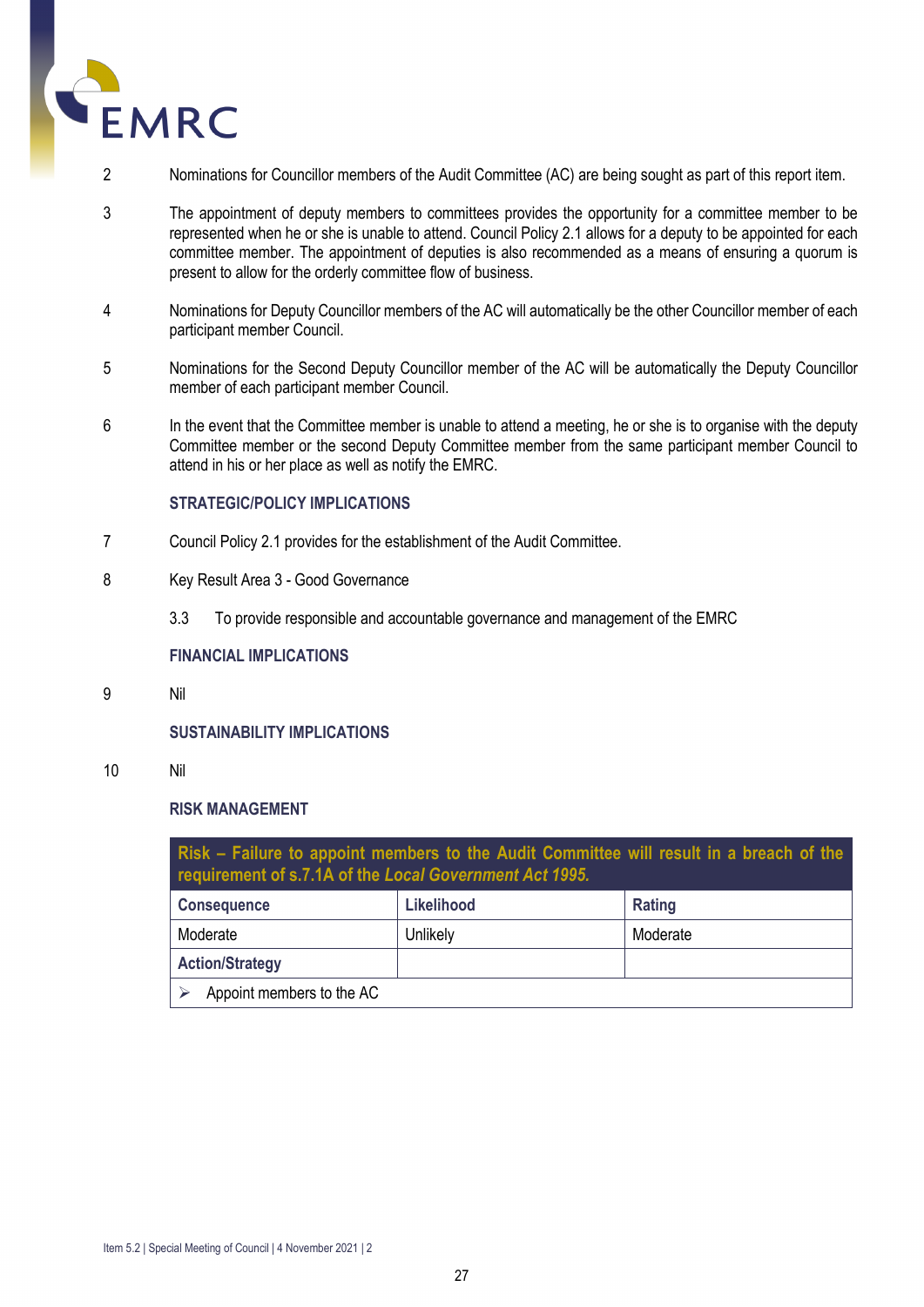

#### **MEMBER COUNCIL IMPLICATIONS**

**Member Council Implication Details** Town of Bassendean Nil City of Bayswater City of Kalamunda Shire of Mundaring City of Swan **ATTACHMENT(S)**

Nil

**VOTING REQUIREMENT**

Absolute Majority

#### **RECOMMENDATION(S)**

That by absolute majority, in accordance with section 5.10 of the *Local Government Act 1995*, the following Councillors be appointed as members and deputy members to the Audit Committee:

| <b>Participant</b><br><b>Local Government</b> | <b>Committee Member</b> | <b>Deputy Member</b> | <b>Second Deputy</b><br><b>Member</b> |
|-----------------------------------------------|-------------------------|----------------------|---------------------------------------|
| Bassendean                                    | Cr                      | Cr                   | Cr                                    |
| <b>Bayswater</b>                              | Cr                      | Cr                   | Cr                                    |
| Kalamunda                                     | Cr                      | Сr                   | Cr                                    |
| Mundaring                                     | Cr                      | Cr                   | Cr                                    |
| Swan                                          | Cr                      | Сr                   | Cr                                    |

#### **COUNCIL RESOLUTION(S)**

#### MOVED CR THOMAS SECONDED CR DAW

THAT BY ABSOLUTE MAJORITY, IN ACCORDANCE WITH SECTION 5.10 OF THE *LOCAL GOVERNMENT ACT 1995*, THE FOLLOWING COUNCILLORS BE APPOINTED AS MEMBERS AND DEPUTY MEMBERS TO THE AUDIT COMMITTEE:

| <b>Participant Local</b><br><b>Government</b> | <b>Committee Member</b> | <b>Deputy Member</b>   | <b>Second Deputy Member</b> |
|-----------------------------------------------|-------------------------|------------------------|-----------------------------|
| <b>BASSENDEAN</b>                             | <b>CR MACWILLIAM</b>    | <b>CR HAMILTON</b>     | <b>CR WILDING</b>           |
| <b>BAYSWATER</b>                              | <b>CR SUTHERLAND</b>    | <b>CR OSTASZEWSKYJ</b> | <b>CR JOHNSON</b>           |
| <b>KALAMUNDA</b>                              | <b>CR THOMAS</b>        | <b>CRO'CONNOR</b>      | <b>CR SEWELL</b>            |
| <b>MUNDARING</b>                              | <b>CR JEANS</b>         | <b>CR DAW</b>          | <b>CR CICCHINI</b>          |
| <b>SWAN</b>                                   | <b>CR CONGERTON</b>     | <b>CR ZANNINO</b>      | <b>CR KIELY</b>             |

#### **CARRIED BY AN ABSOLUTE MAJORITY 10/0**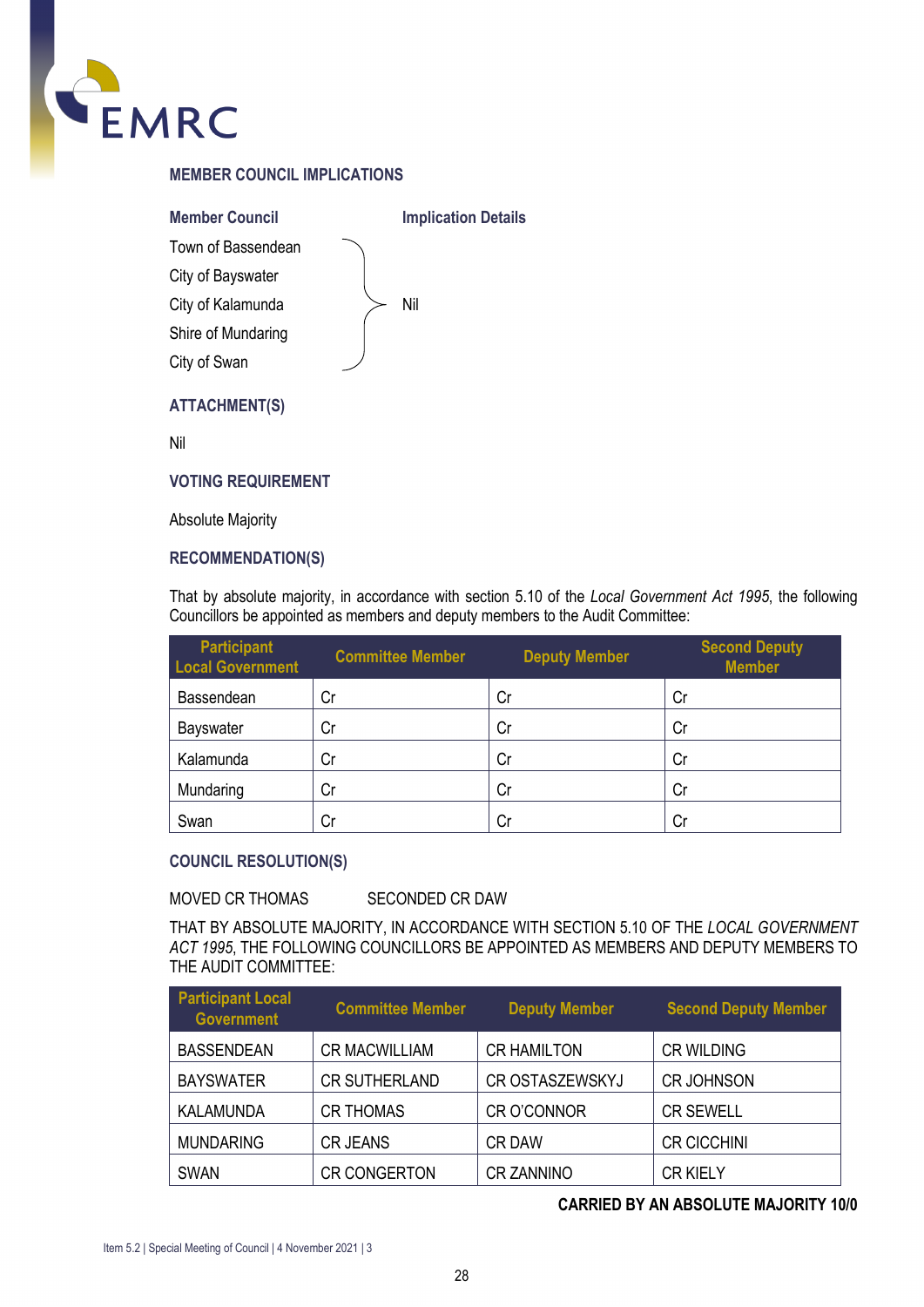

#### **5.3 APPOINTMENT OF MEMBERS TO THE LEGAL COMMITTEE**

#### **D2021/21168**

#### **PURPOSE OF REPORT**

The purpose of this report is to appoint members to the Legal Committee.

#### **KEY POINT(S) AND RECOMMENDATION(S)**

 $\triangleright$  Section 5.11(1)(d) of the *Local Government Act 1995* provides that the membership of a committee continues until the next ordinary elections day.

#### **RECOMMENDATION(S)**

That by absolute majority, in accordance with section 5.10 of the *Local Government Act 1995*, the following Councillors be appointed as members to the Legal Committee:

| <b>Participant</b><br><b>Local Government</b> | <b>Committee Member</b> | <b>Deputy Member</b> | <b>Second Deputy</b><br><b>Member</b> |
|-----------------------------------------------|-------------------------|----------------------|---------------------------------------|
| Bassendean                                    | Cr                      | Cr                   | Cr                                    |
| <b>Bayswater</b>                              | Cr                      | Cr                   | Сr                                    |
| Kalamunda                                     | Cr                      | Сr                   | Сr                                    |
| Mundaring                                     | Cr                      | Cr                   | Сr                                    |
| Swan                                          | Cr                      | Cr                   | Cr                                    |

#### **SOURCE OF REPORT**

Chief Financial Officer

#### **BACKGROUND**

| Legal Committee    |                                                                                                                                                                                                                                     |  |  |
|--------------------|-------------------------------------------------------------------------------------------------------------------------------------------------------------------------------------------------------------------------------------|--|--|
| Established        | 8 February 2021                                                                                                                                                                                                                     |  |  |
| Membership         | The Legal Committee will comprise of Council members and Deputy members as<br>appointed by Council.                                                                                                                                 |  |  |
| Meetings           | The Legal Committee shall meet as required, in person or electronically, convened<br>at the discretion of the Chairman.                                                                                                             |  |  |
| Terms of Reference | a. Report to Council and provide appropriate advice and recommendations on<br>matters relevant to its terms of reference in order to facilitate decision-making<br>by Council in relation to the discharge of its responsibilities. |  |  |
|                    | b. Carry out its functions and fulfil its responsibilities as required by the Local<br>Government Act 1995 and associated regulations, guidelines and protocols of<br>the Council which are relevant to the Committee               |  |  |
|                    | c. The Legal Committee will only have those executive powers as specifically<br>delegated to it.                                                                                                                                    |  |  |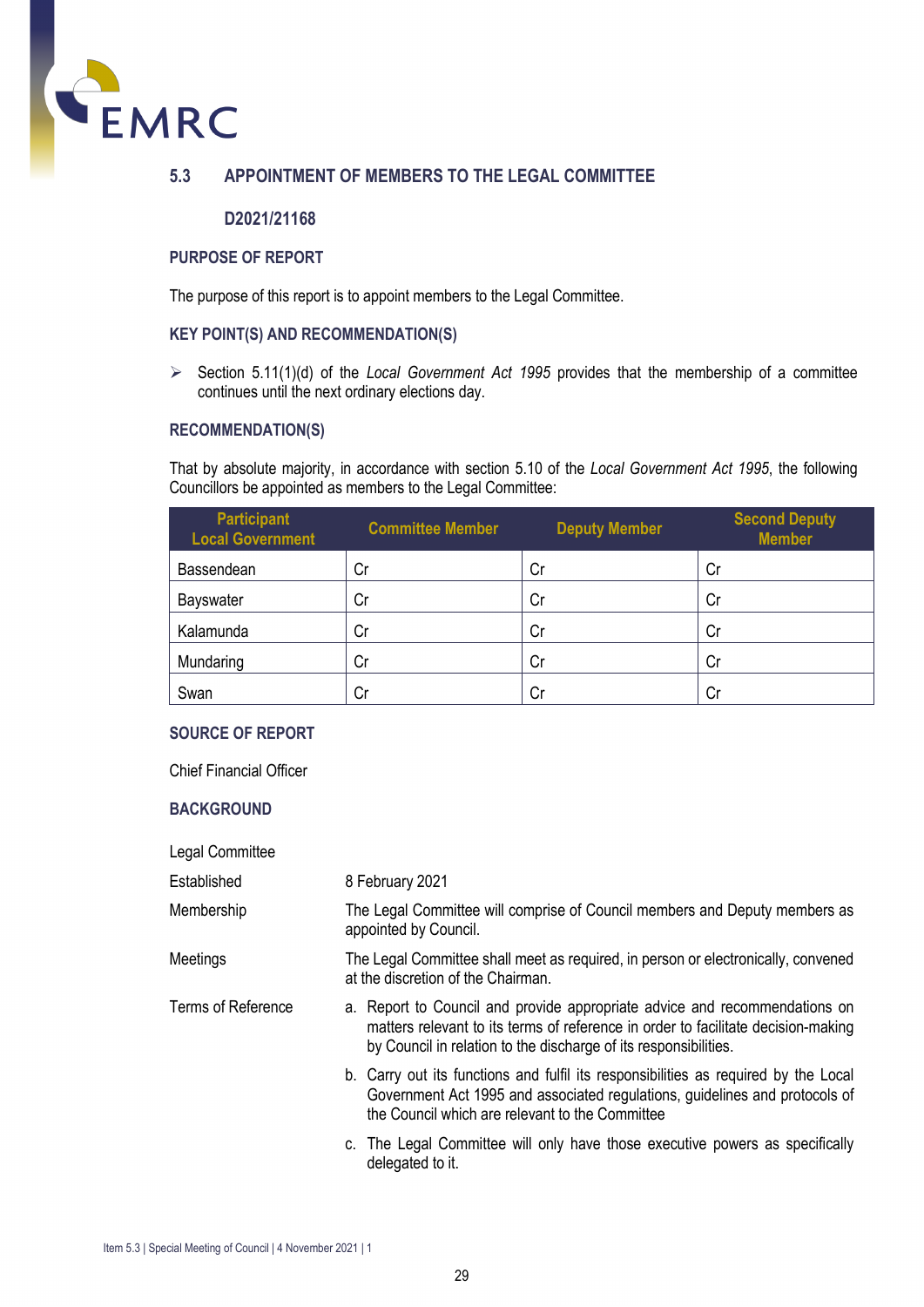

#### **REPORT**

- 1 Section 5.11(1)(d) of the *Local Government Act 1995* provides that the membership of a committee continues until the next ordinary elections day. The terms of appointment of members of this committee therefore expired on 16 October 2021.
- 2 Nominations for Committee members of the LC are being sought as part of this report item.
- 3 The appointment of deputy members to committees provides the opportunity for a committee member to be represented when he or she is unable to attend. Council Policy 2.1 allows for a deputy to be appointed for each committee member. The appointment of deputies is also recommended as a means of ensuring a quorum is present to allow for the orderly flow of business.
- 4 Nominations for Deputy Councillor members of the LC will automatically be the other Councillor member of each participant member Council.
- 5 Nomination for the Second Deputy Councillor members of the LC will be automatically the Deputy Councillor member of each participant member Council.,
- 6 In the event that the Committee member is unable to attend a meeting, he or she is to organise with the deputy Committee member from the same participant member Council to attend in his or her place as well as notify the EMRC.

#### **STRATEGIC/POLICY IMPLICATIONS**

- 7 Council Policy 2.1 provides for the establishment of the Legal Committee.
- 8 Key Result Area 3 Good Governance
	- 3.3 To provide responsible and accountable governance and management of the EMRC

#### **FINANCIAL IMPLICATIONS**

9 Nil

#### **SUSTAINABILITY IMPLICATIONS**

10 Nil

#### **RISK MANAGEMENT**

**Risk – Failure to appoint members to the Legal Committee will impact on the ability of the EMRC to respond to legal matters in a timely manner.**

| <b>Consequence</b>         | <b>Likelihood</b> | Rating   |
|----------------------------|-------------------|----------|
| Moderate                   | Unlikely          | Moderate |
| <b>Action/Strategy</b>     |                   |          |
| Appoint members to the LC. |                   |          |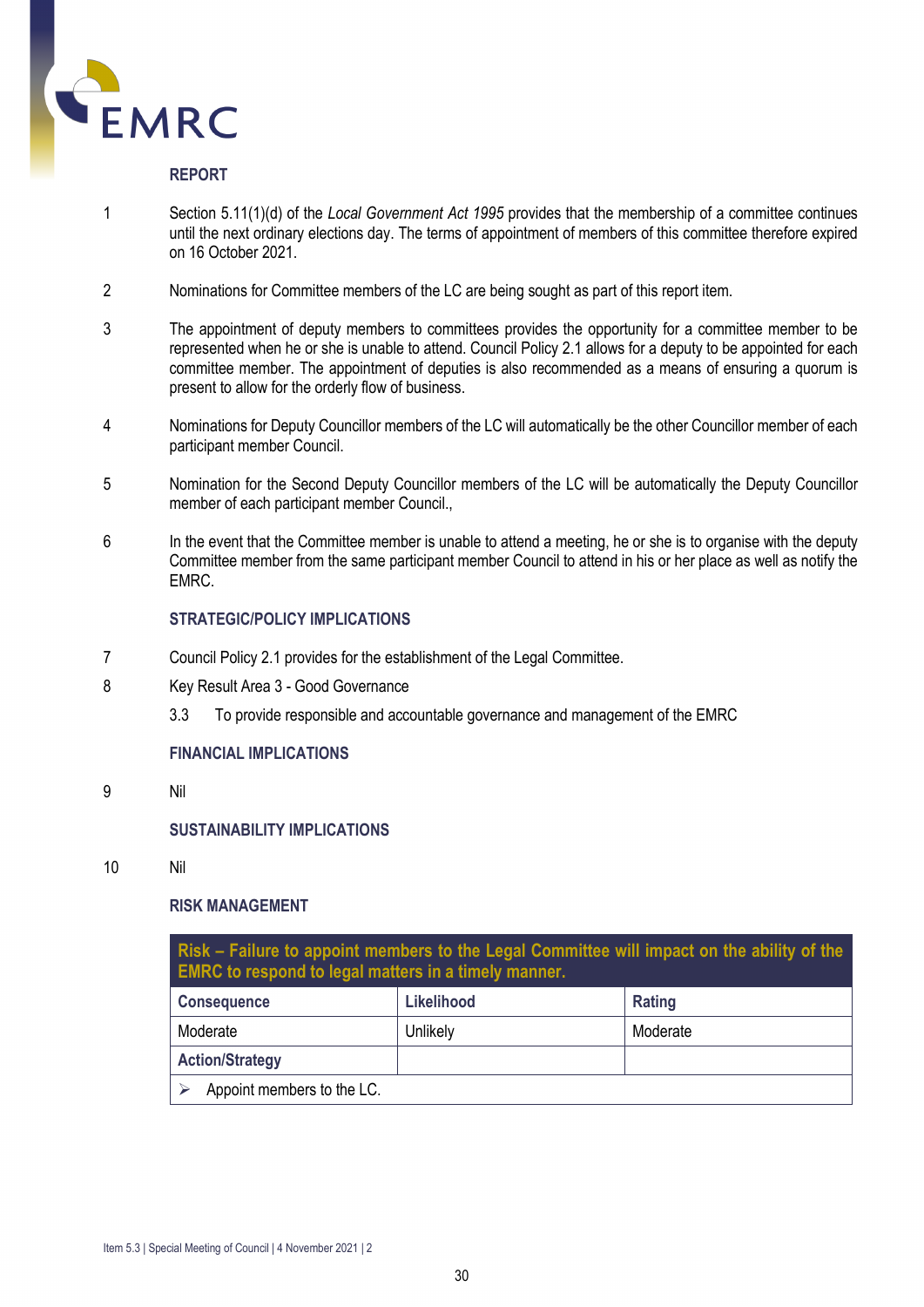

#### **MEMBER COUNCIL IMPLICATIONS**

**Member Council Implication Details** Town of Bassendean Nil City of Bayswater City of Kalamunda Shire of Mundaring City of Swan **ATTACHMENT(S)**

Nil

**VOTING REQUIREMENT**

Absolute Majority

#### **RECOMMENDATION(S)**

That by absolute majority, in accordance with section 5.10 of the *Local Government Act 1995*, the following Councillors be appointed as members to the Legal Committee:

| <b>Participant</b><br><b>Local Government</b> | <b>Committee Member</b> | <b>Deputy Member</b> | <b>Second Deputy</b><br><b>Member</b> |
|-----------------------------------------------|-------------------------|----------------------|---------------------------------------|
| Bassendean                                    | Cr                      | Cr                   | Cr                                    |
| <b>Bayswater</b>                              | Cr                      | Cr                   | Cr                                    |
| Kalamunda                                     | Cr                      | Cr                   | Cr                                    |
| Mundaring                                     | Cr                      | Cr                   | Cr                                    |
| Swan                                          | Cr                      | Cr                   | Cr                                    |

#### **COUNCIL RESOLUTION(S)**

#### MOVED CR ZANNINO SECONDED CR THOMAS

THAT BY ABSOLUTE MAJORITY, IN ACCORDANCE WITH SECTION 5.10 OF THE *LOCAL GOVERNMENT ACT 1995*, THE FOLLOWING COUNCILLORS BE APPOINTED AS MEMBERS TO THE LEGAL COMMITTEE:

| <b>PARTICIPANT</b><br><b>LOCAL GOVERNMENT</b> | <b>COMMITTEE MEMBER</b> | <b>DEPUTY MEMBER</b>   | <b>SECOND DEPUTY</b><br><b>MEMBER</b> |
|-----------------------------------------------|-------------------------|------------------------|---------------------------------------|
| <b>BASSENDEAN</b>                             | <b>CR HAMILTON</b>      | <b>CR MACWILLIAM</b>   | <b>CR WILDING</b>                     |
| <b>BAYSWATER</b>                              | <b>CR SUTHERLAND</b>    | <b>CR OSTASZEWSKYJ</b> | <b>CR JOHNSON</b>                     |
| KALAMUNDA                                     | <b>CRO'CONNOR</b>       | <b>CR THOMAS</b>       | <b>CR SEWELL</b>                      |
| <b>MUNDARING</b>                              | <b>CR JEANS</b>         | <b>CR DAW</b>          | <b>CR CICCHINI</b>                    |
| <b>SWAN</b>                                   | <b>CR CONGERTON</b>     | <b>CR ZANNINO</b>      | <b>CR KIELY</b>                       |

#### **CARRIED BY AN ABSOLUTE MAJORITY 10/0**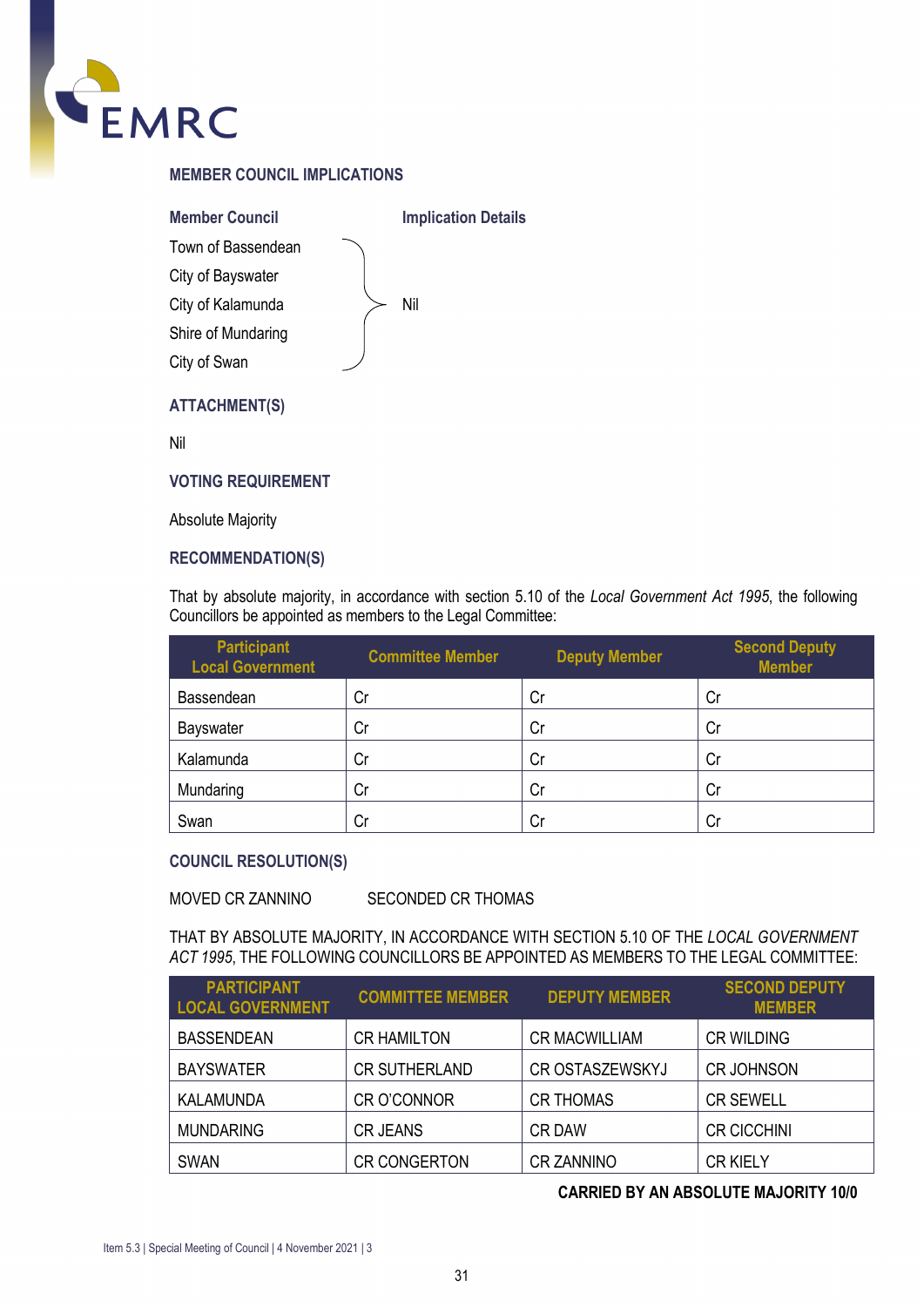

#### **5.4 APPOINTMENT OF MEMBER DELEGATE AND MEMBER DEPUTY DELEGATE TO THE MUNICIPAL WASTE ADVISORY COUNCIL (MWAC)**

#### **D2021/21204**

#### **PURPOSE OF REPORT**

The purpose of this report is to review the Council's appointment of delegates and deputy delegates to the Municipal Waste Advisory Council (MWAC).

#### **KEY POINT(S) AND RECOMMENDATION(S)**

 There is no term of office for these appointments as the EMRC is the member, not the individual nominated delegate. The member can continue as a delegate for as long as he/she is a member of the EMRC and until such time as the EMRC nominates a different delegate. Council however reviews the appointment of member and deputy member delegates to MWAC following each ordinary elections day.

#### **RECOMMENDATION(S)**

That:

- 1. Cr ……….……….……. be the Member Delegate to the Municipal Waste Advisory Council and Cr ……………………… be the Deputy Member Delegate to the Municipal Waste Advisory Council.
- 2. The Chief Executive Officer (CEO) be the Officer Delegate to the Municipal Waste Advisory Council and that the Chief Operating Officer be the Deputy Officer Delegate to the Municipal Waste Advisory Council.

#### **SOURCE OF REPORT**

Chief Financial Officer

#### **BACKGROUND**

- 1 EMRC Policy 1.1 Election of MWAC Representatives states that:
	- 1. The Council will elect a Member Delegate and Member Deputy Delegate and an Officer Delegate and Deputy Delegate to represent the EMRC on the MWAC.
	- 2. If either the Member Delegate or Officer Delegate is not present at a MWAC meeting the Member Deputy Delegate or Officer Deputy Delegate will be eligible to vote on behalf of the EMRC.
- 2 The Municipal Waste Advisory Council (MWAC) is a standing committee of the Western Australian Local Government Association with delegated authority on municipal waste issues.
- 3 MWAC's membership includes the major Regional Councils. This makes MWAC a forum through which all the major Local Government waste management organisations cooperate.
- 4 MWAC focuses its work in three main waste management areas:
	- $\triangleright$  The proactive development of policy on priority issues;
	- $\triangleright$  Comprehensive representation of Local Government views on legislation, regulations, administrative policy and related matters; and
	- $\triangleright$  The delivery of grant funded programs consistent with Local Government priorities.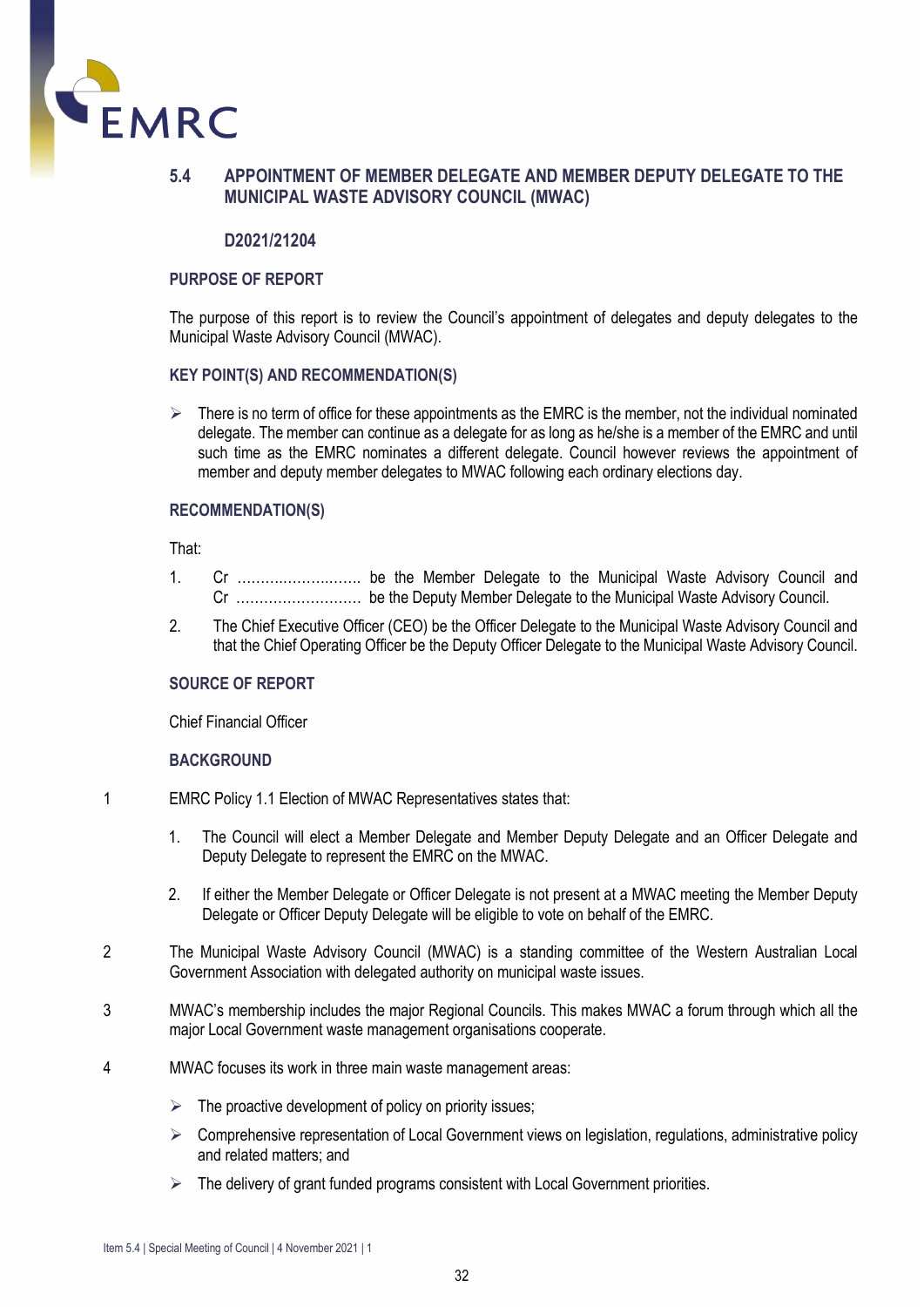

#### 5 There is no sitting fee for MWAC members. The MWAC meeting calendar for 2021/2022 and 2023 is as follows:

| 2021                | 2022                 | 2023                 |
|---------------------|----------------------|----------------------|
| Wed 8 December 2021 | Wed 23 February 2022 | Wed 22 February 2023 |
|                     | Wed 27 April 2022    | Wed 19 April 2023    |
|                     | Wed 29 June 2022     | Wed 28 June 2023     |
|                     | Wed 24 August 2022   | Wed 30 August 2023   |
|                     | Wed 26 October 2022  | Wed 18 October 2023  |
|                     | Wed 7 December 2022  | Wed 6 December 2023  |

- 6 The meetings will be held at WALGA, One70 170 Railway Parade, West Leederville, or online.
- 7 The meetings run from 4:00pm to 6:00pm and are followed by a light supper. Agendas are posted out the Wednesday prior to the meeting, and posted on the WasteNet website.
- 8 Members of MWAC are expected to:
	- $\triangleright$  Attend all meetings (extenuating circumstances excepted);
	- $\triangleright$  Have some background knowledge/and or interest in waste management issues generally;
	- $\triangleright$  Read their agendas prior to meetings:
	- $\triangleright$  Act as a representative of their Regional Council and community; and
	- $\triangleright$  Contribute knowledge/opinions/ideas in MWAC meetings.
- 9 Basically the expectation of MWAC members is that they attend meetings, are interested and contribute ideas, etc. There are occasional workshops/seminars/conferences for Elected Members, but the Chairman will usually act as the MWAC representative in this instance, and other Elected Members can optionally attend.

#### **REPORT**

- 10 MWAC member organisations include the Eastern Metropolitan Regional Council, Resource Recovery Group (formerly known as Southern Metropolitan Regional Council), Western Metropolitan Regional Council, Mindarie Regional Council, Bunbury-Harvey Regional Council, Mid West Regional Council and City of Greater Geraldton. MWAC technical advice comes through the Officers' Advisory Group (OAG) which includes CEOs and senior officers of Regional Councils as well as representatives from the metropolitan and non-metropolitan zones.
- 11 There is no term of office for these appointments as the EMRC is the member, not the individual nominated delegate. The member can continue as a delegate for as long as he/she is a member of the EMRC and until such time as the EMRC nominates a different delegate. Council reviews the appointment of member and deputy member delegates to MWAC following each ordinary elections day.

#### **STRATEGIC/POLICY IMPLICATIONS**

12 EMRC Policy 1.1 Election of MWAC Representatives

#### **FINANCIAL IMPLICATIONS**

13 Nil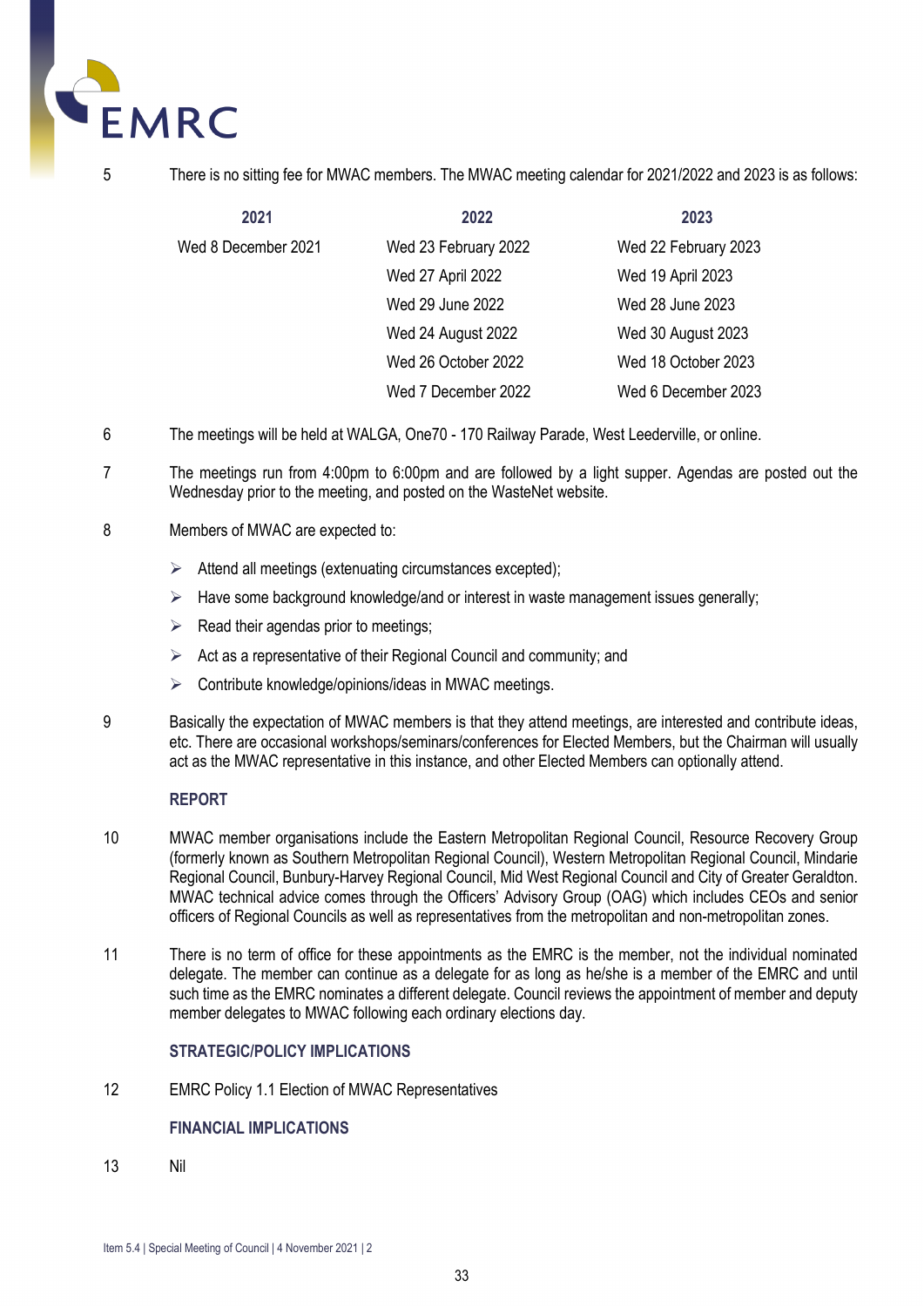

#### **SUSTAINABILITY IMPLICATIONS**

#### 14 Nil

#### **RISK MANAGEMENT**

**Risk Failure to appoint delegate to MWAC will impact EMRC's representation of the sector and impact on MWAC to accurately and effectively represent the sector on such key issues relating to Government policy legislation and regulation**

| <b>Consequence</b>        | Likelihood | Rating   |
|---------------------------|------------|----------|
| Moderate                  | Unlikely   | Moderate |
| <b>Action/Strategy</b>    |            |          |
| Appoint delegates to MWAC |            |          |

#### **MEMBER COUNCIL IMPLICATIONS**

#### **Member Council Implication Details**

| Town of Bassendean   |     |
|----------------------|-----|
| City of Bayswater    |     |
| City of Kalamunda    | Nil |
| Shire of Mundaring   |     |
| City of Swan         |     |
| <b>ATTACHMENT(S)</b> |     |
|                      |     |

Nil

#### **VOTING REQUIREMENT**

Simple Majority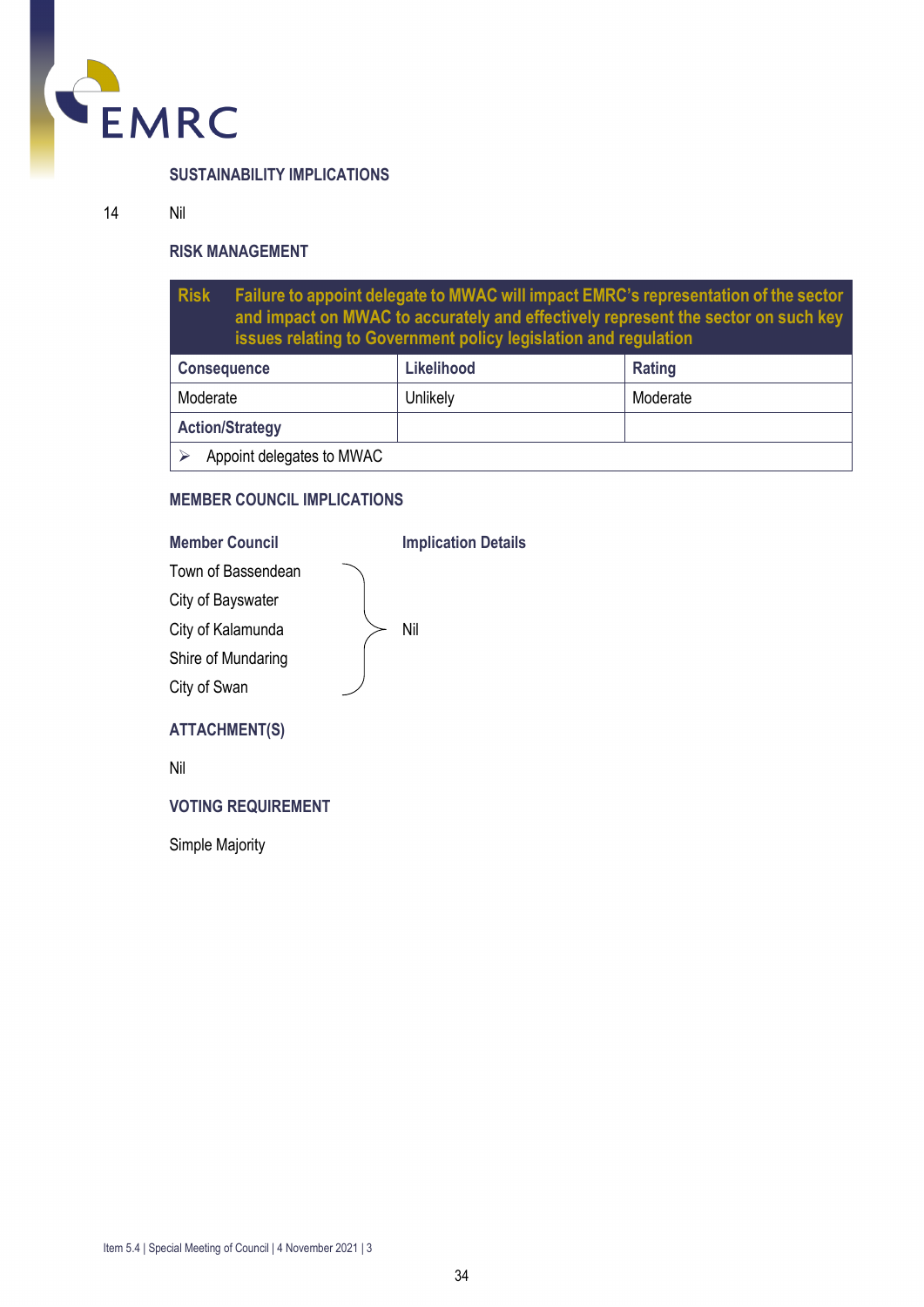

That:

- 1. Cr ……….……….……. be the Member Delegate to the Municipal Waste Advisory Council and Cr ……………………… be the Deputy Member Delegate to the Municipal Waste Advisory Council.
- 2. The Chief Executive Officer (CEO) be the Officer Delegate to the Municipal Waste Advisory Council and that the Chief Operating Officer be the Deputy Officer Delegate to the Municipal Waste Advisory Council.

#### **COUNCIL RESOLUTION(S)**

MOVED CR HAMILTON SECONDED CR DAW

THAT:

- 1. CR JOHNSON BE THE MEMBER DELEGATE TO THE MUNICIPAL WASTE ADVISORY COUNCIL AND CR SEWELL BE THE DEPUTY MEMBER DELEGATE TO THE MUNICIPAL WASTE ADVISORY COUNCIL.
- 2. THE CHIEF EXECUTIVE OFFICER (CEO) BE THE OFFICER DELEGATE TO THE MUNICIPAL WASTE ADVISORY COUNCIL AND THAT THE CHIEF OPERATING OFFICER BE THE DEPUTY OFFICER DELEGATE TO THE MUNICIPAL WASTE ADVISORY COUNCIL.

**CARRIED UNANIMOUSLY**